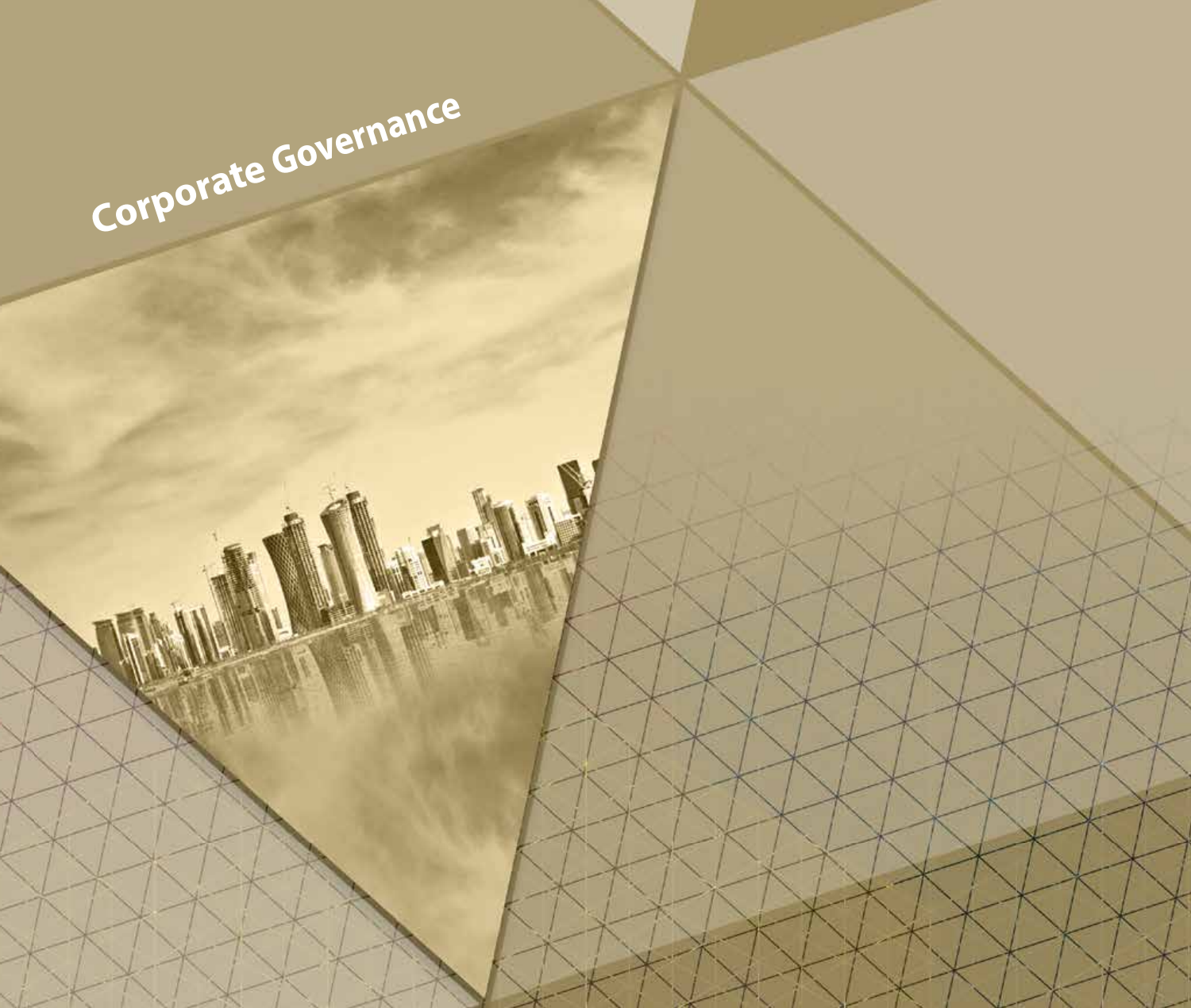# **CONTENTS**

| Chapter I          | <b>Definitions</b>                                                        |
|--------------------|---------------------------------------------------------------------------|
| Chapter II         | Scope of the implementation of governance and adherence to its principles |
| Chapter III        | <b>Board of Directors</b>                                                 |
| Chapter IV         | <b>Control work of the Company</b>                                        |
| Chapter V          | <b>Disclosure and Transparency</b>                                        |
| Chapter VI         | <b>Rights of stakeholders</b>                                             |
| <b>Chapter VII</b> | <b>Final Provisions</b>                                                   |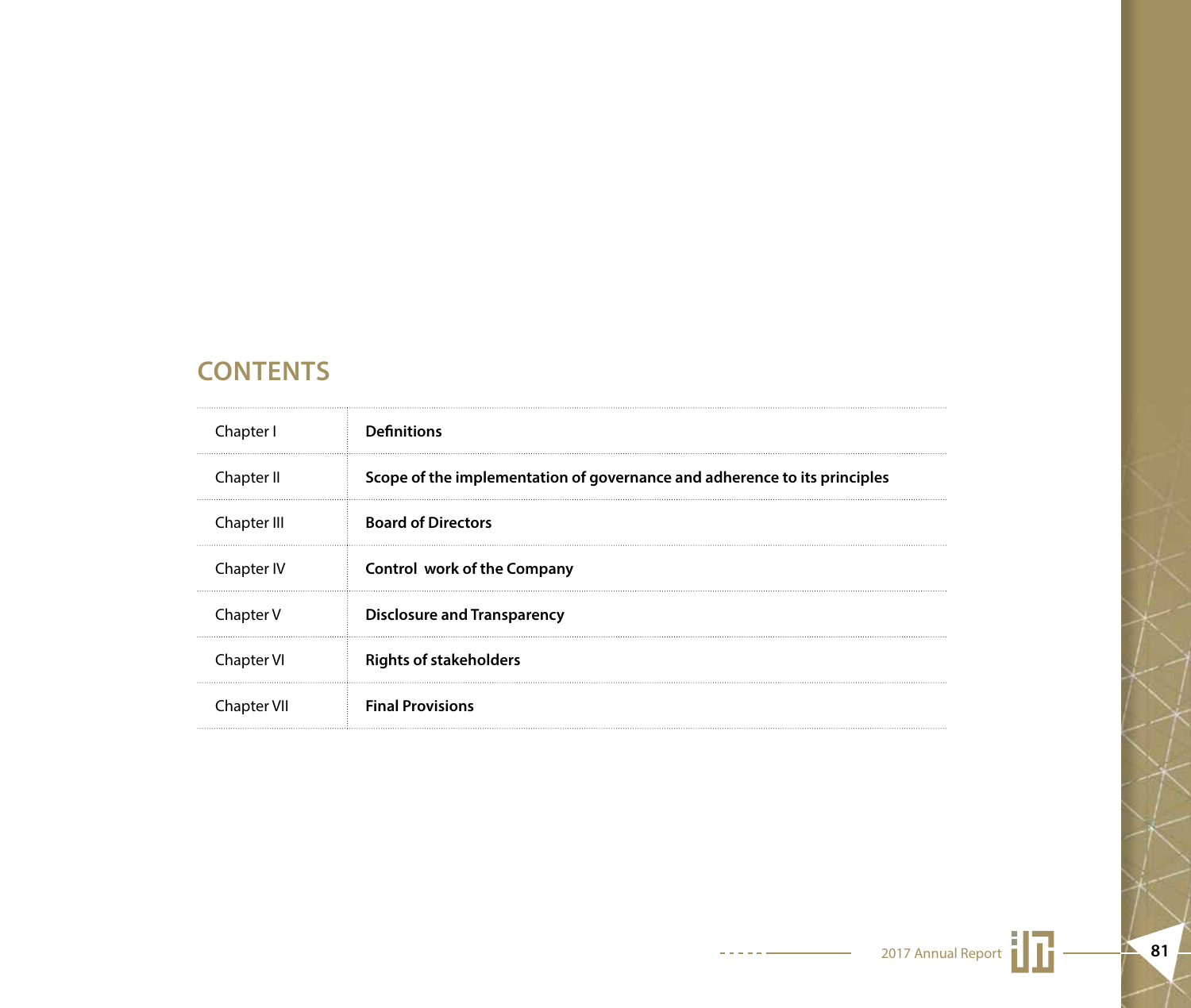### **Introduction**

Dlala Holding is committed to the corporate governance rules and guidelines set out in the corporate governance and legal entities listed in the main market. The development of corporate governance standards to achieve best practices of good governance is one of the priorities of the Board of Directors and senior management of Dlala Holding. The Group's overall operations, in order to enhance good corporate governance practices in order to enhance Dlala Holding's success and to achieve its objectives and aspirations, first and foremost to gain the trust of our current and potential shareholders, all stakeholders, Management practices that support the principles of accountability and accountability based on integrity and transparency, and compliance with all disclosure and transparency requirements to ensure the protection of the rights of different categories of shareholders, fair and equitable treatment of rights and obligations to all shareholders and clarifies the rules and procedures for decision-making on the affairs of Dlala Holding and its compliance with the provisions of this system , Which is described in this report so that both shareholders and the public can assess Dlala's commitment to the system and the principles of good governance in general.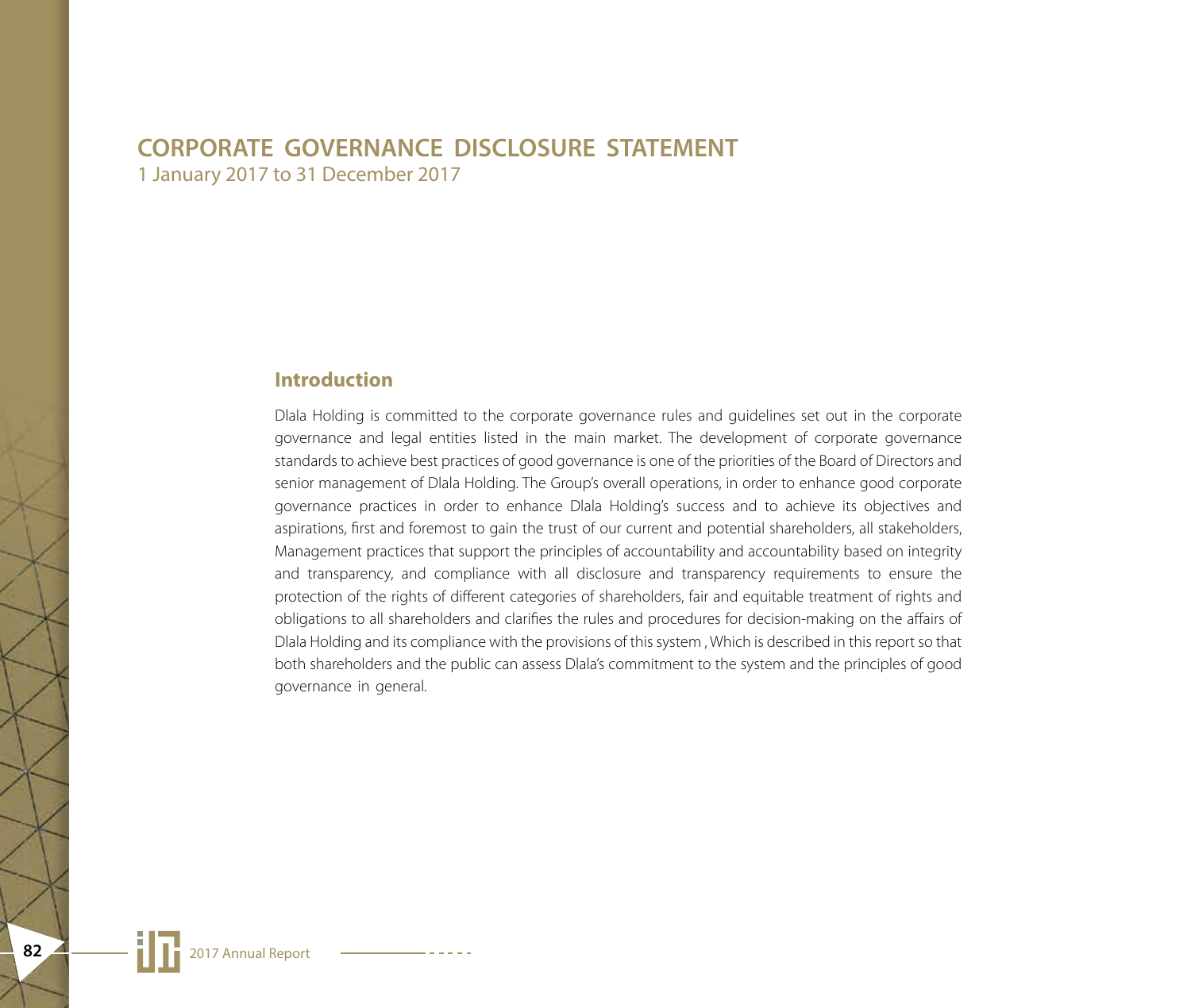1 January 2017 to 31 December 2017

## CHAPTER I: **DEFINITIONS**

| Company:                              | Dlala Brokerage & Investment Holding Company Q.P.S.C (Dlala Holding)                                                                                                                                                                                                                                                                                                                                                                                                                                                                                                                                                                                                                      |
|---------------------------------------|-------------------------------------------------------------------------------------------------------------------------------------------------------------------------------------------------------------------------------------------------------------------------------------------------------------------------------------------------------------------------------------------------------------------------------------------------------------------------------------------------------------------------------------------------------------------------------------------------------------------------------------------------------------------------------------------|
| Board:                                | Board of Directors of Dlala Holding                                                                                                                                                                                                                                                                                                                                                                                                                                                                                                                                                                                                                                                       |
| Charter of the Board<br>of Directors: | The Charter prepared by the Board of Directors to define its functions, responsibilities and duties of its Chairman and<br>members                                                                                                                                                                                                                                                                                                                                                                                                                                                                                                                                                        |
| Chairman:                             | Chairman of Dlala Holding                                                                                                                                                                                                                                                                                                                                                                                                                                                                                                                                                                                                                                                                 |
| Governance:                           | The system by which the company is managed and controlled and sets out the principles and principles of the distribution<br>of rights and responsibilities between the various stakeholders in the company, such as board members, directors,<br>shareholders and other stakeholders, and clarifies the rules and procedures for decision making The Depositary The<br>company licensed by the Authority to carry out deposit and registration functions for all securities traded in the financial<br>markets The non-executive member: is a member of the Board of Directors who is not a full-time member of the company's<br>management or does not receive any remuneration from it. |
|                                       | An independent member: is a member of the Board of Directors who is fully independent, and is contrary to independence, to name but a few, none<br>of the following                                                                                                                                                                                                                                                                                                                                                                                                                                                                                                                       |
|                                       | 1. He must be the owner (at least 1%) of the shares of the company or any company of its group                                                                                                                                                                                                                                                                                                                                                                                                                                                                                                                                                                                            |
|                                       | 2. To be a representative of a legal person who owns at least 5% of the shares of the company or any company of its group                                                                                                                                                                                                                                                                                                                                                                                                                                                                                                                                                                 |
|                                       | 3. To be in the senior executive management of the company or any company of its group during the year preceding the<br>board elections                                                                                                                                                                                                                                                                                                                                                                                                                                                                                                                                                   |
|                                       | 4. Have a first-degree relationship with any of the members of the Board or the senior executive management of the<br>company, or any company in its group                                                                                                                                                                                                                                                                                                                                                                                                                                                                                                                                |
|                                       | 5. To be a member of the Board of Directors of any company within the group of the company nominated for membership<br>of its Board of Directors                                                                                                                                                                                                                                                                                                                                                                                                                                                                                                                                          |
|                                       | 6. To be an employee during the two years preceding the Board elections in any of the parties related to the company or<br>any company of its group such as legal accountants and senior suppliers or to be the owner of control shares in any<br>of these parties during the two years preceding the council elections                                                                                                                                                                                                                                                                                                                                                                   |
|                                       | 7. Have direct or indirect dealings with the company or any company of its group during the two years preceding the<br>council elections                                                                                                                                                                                                                                                                                                                                                                                                                                                                                                                                                  |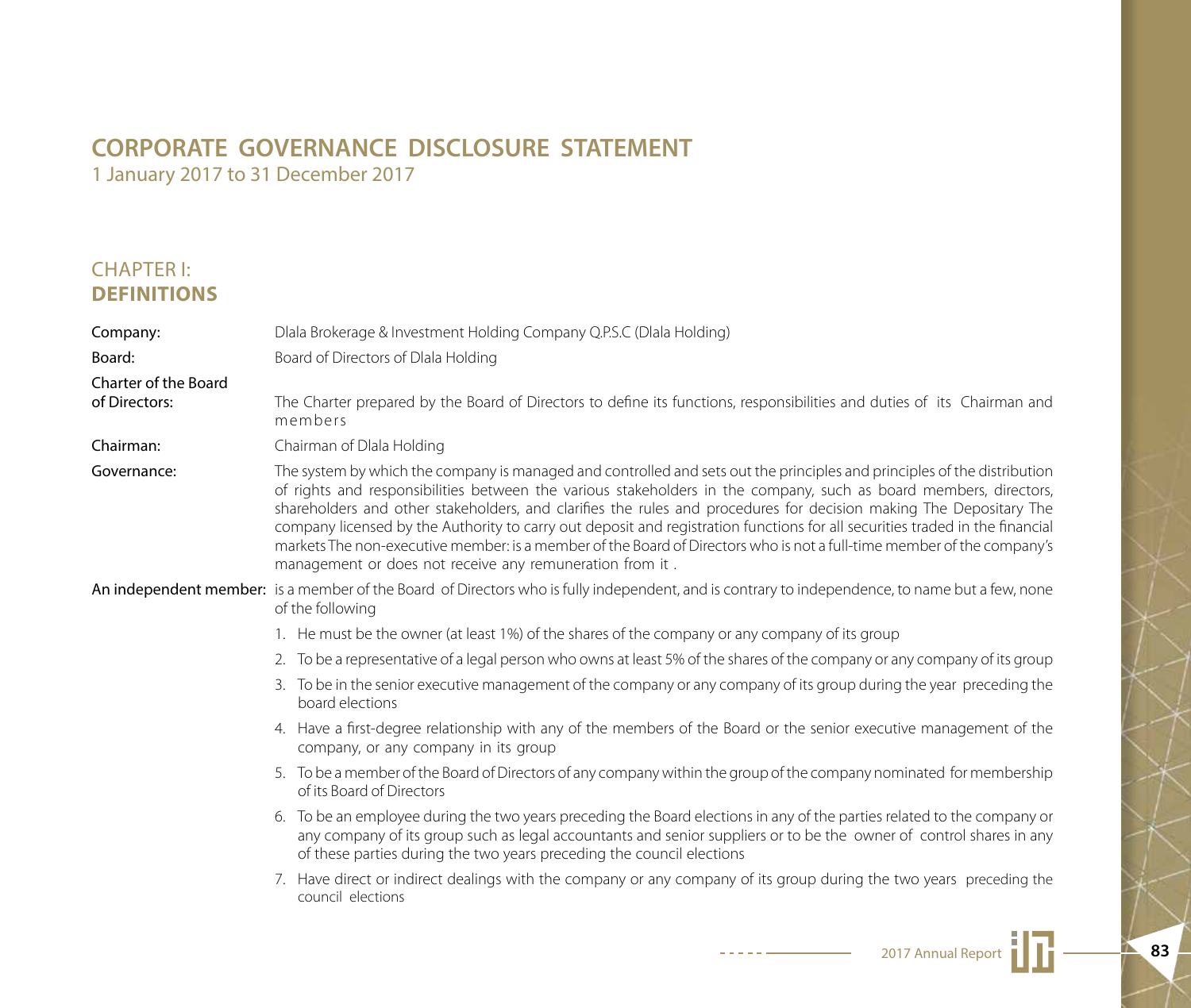| Senior Executive              |                                                                                                                                                                                                                                                                                                                                                                                                                                                                                                                                                                                                                                                                       |
|-------------------------------|-----------------------------------------------------------------------------------------------------------------------------------------------------------------------------------------------------------------------------------------------------------------------------------------------------------------------------------------------------------------------------------------------------------------------------------------------------------------------------------------------------------------------------------------------------------------------------------------------------------------------------------------------------------------------|
| Management:                   | The Chief Executive Officer and other executives directly responsible to him, include the heads of the company's internal<br>control units                                                                                                                                                                                                                                                                                                                                                                                                                                                                                                                            |
| The auditor:                  | is the authorized person in accordance with the provisions of the law and the registrar in the table of external auditors of<br>the Authority to carry out the audit and audit of financial statements and reports in accordance with the principles of the<br>profession and in accordance with international standards of auditing or auditing standards related to Islamic financial<br>institutions and obtain confirmation of whether the financial statements are free of The fundamental errors, as well as the<br>qualifying actions                                                                                                                          |
| Cumulative voting:            | A voting method for the selection of members of the Board Each shareholder shall be given the power to vote on the<br>number of shares he holds; he shall be entitled to vote for one candidate or to divide them among the candidates of the<br>Council without any repetition of these votes                                                                                                                                                                                                                                                                                                                                                                        |
| A large transaction:          | Any transaction or group of related transactions intended to acquire, sell, lease, swap or dispose of (except for the creation<br>of collateral) the assets of the company or the assets acquired by the company or those transactions that would change<br>the basic nature of the company's business, ) Of the lower value between the market value of the company or the net asset<br>value of the company according to the latest published financial statements                                                                                                                                                                                                  |
| Stakeholders:                 | All stakeholders have an interest with the company based on the right or legal status such as shareholders, employees,<br>creditors, customers, suppliers and others                                                                                                                                                                                                                                                                                                                                                                                                                                                                                                  |
| Related party:                | The person is related to the company if he is a member of the board of directors of the company or any company of its<br>group, the supreme executive management of the company or any company of its group or the owner of at least 5% of<br>the shares of the company or any company of its group, Or a relative of any of the former to the second degree, and any<br>legal person controlled by a member of the board of directors of the company or any company of its group or its executive<br>management and their relatives to the second degree, or involved in a project or partnership of any kind with the company<br>or any company from Her collection |
| <b>Minority Shareholders:</b> | Who represent a non-controlling class in the Company so that they can not influence it                                                                                                                                                                                                                                                                                                                                                                                                                                                                                                                                                                                |
| Transactions:                 | Transactions of the same type, amounting to (10%) of the volume of the company's transactions during the year, or more<br>than the average total transactions of the company during the last three years                                                                                                                                                                                                                                                                                                                                                                                                                                                              |
| Year:                         | The Company's financial year                                                                                                                                                                                                                                                                                                                                                                                                                                                                                                                                                                                                                                          |
|                               |                                                                                                                                                                                                                                                                                                                                                                                                                                                                                                                                                                                                                                                                       |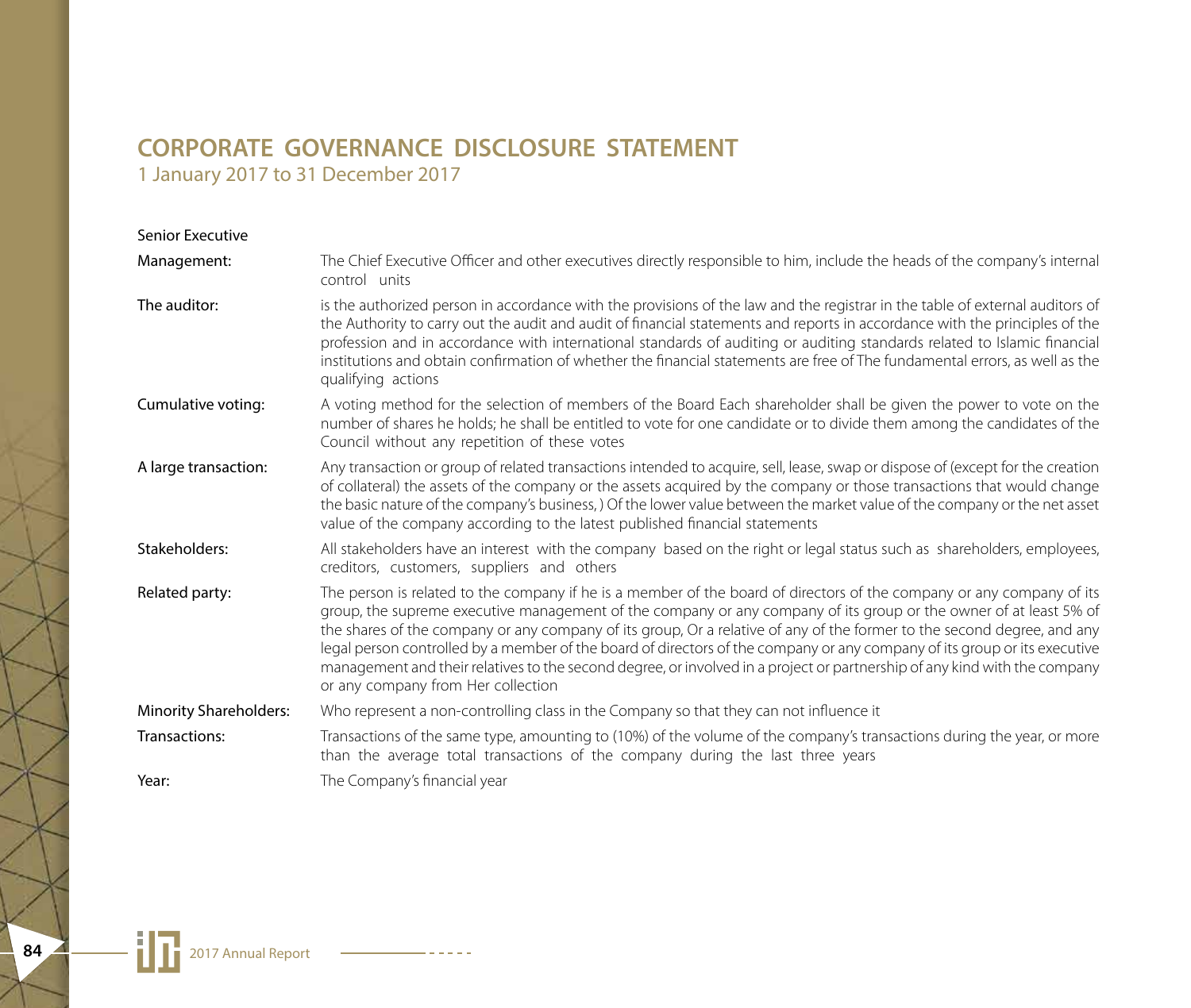1 January 2017 to 31 December 2017

## **CHAPTER II: SCOPE OF THE IMPLEMENTATION OF GOVERNANCE AND ADHERENCE TO ITS PRINCIPLES**

Dlala attaches particular importance to the principles of corporate governance, especially to the protection of shareholders' rights, particularly the rights of the minority and other stakeholders, and seeks to establish a close relationship between them and the Board of Directors and all other relevant parties. This relationship defines the general framework of the company's strategy and means to achieve its objectives, Equity and equity among all shareholders in the rights and duties, access to all important information about the company, the public interest of the company and stakeholders in the private interest, and the board of directors' responsibilities towards the company and shareholders The age of faith and integrity and honor and dedication.

The Board reviews and updates the governance implementation from time to time to comply with the best practices of the governance system, in the light of the periodic reports submitted to it by the Internal Audit Committee. The Board works on developing the rules of professional conduct on a permanent basis and developing the necessary ones from time to time An example is the updating of the Charter of the Dlala Board and the Corporate Governance Charter.

### CHAPTER III: **BOARD OF DIRECTORS**

### *Frist:* Board Formation:

The company is managed by Board of Directors elected by the General Assembly in accordance with the Articles of Association of the Company, which determines the method of composition, number of members and duration of membership. The number of its members is nine, three of whom represent the founders and duration of membership is three years. , And may delegate some of its powers to remain responsible for them. The process of electing the members of the Board of Directors in a sign in accordance with the principle of justice and equality among all candidates, and to enhance transparency and disclosure, as the process of electing the last Council on 03/04/2017 was as follows:

The opening of the candidature for membership of the new board of directors was announced for two weeks during the period from 26/02/2017 until 09/03/2017 for the number of six seats. The number of candidates was 6 candidates. The Nomination Committee confirmed that they met all the required legal conditions, The candidates were announced on the company's website and the Qatar Stock Exchange. The Ministry of Economy and Commerce and the Qatar Stock Exchange and Stock Exchange Authority were also informed of the list of candidates.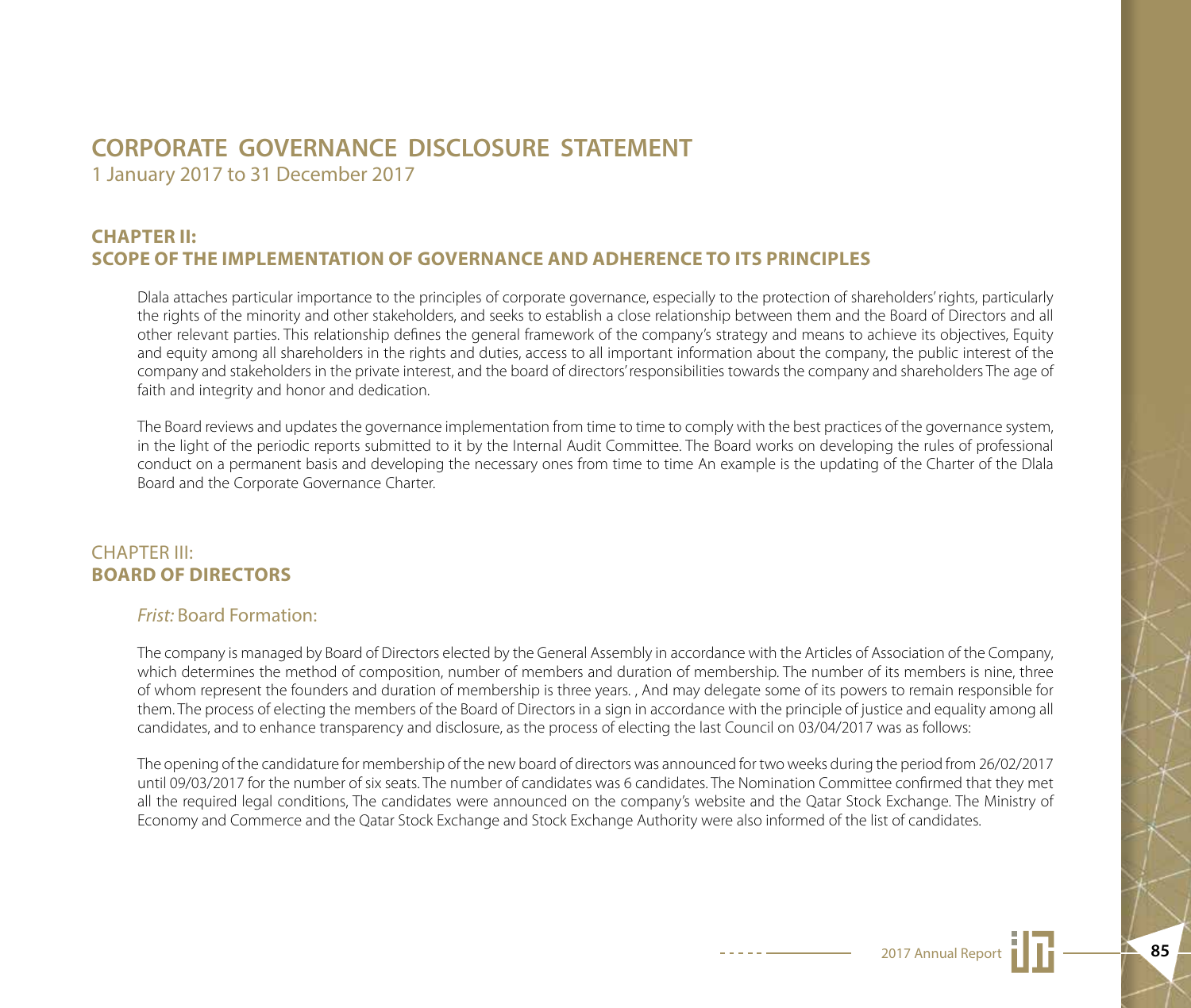On 03/04/2017 the General Assembly meeting of Dlala Holding Company was held in the presence and supervision of the representatives of the Ministry of Economy and Trade, the External Auditor and the Rapporteur of the Meeting, where it unanimously approved the election of the candidates to the Board of Directors by acclamation, The following members are members:

- 1. His Excellency Sheikh Abdulrahman bin Hamad Al Thani.
- 2. His Excellency Sheikh / Suhaim Bin Khalid Al-Thani.
- 3. Mr. Ali Hussein Al-Sada.
- 4. Mr. Jaber bin Hajaj Al Shahwani.
- 5. Mr. Ahmed Mohamed Al-Asmakh.
- 6. Mr. Mohamed Mubarak Al-Khater, representing the investment portfolio of the armed forces.

#### *In addition to three members from the founders as follows:*

- 7. Civil Pension Fund represented by Mrs. Moza Mohammed Al-Sulaiti
- 8. Qatar Foundation for Education, Science and Community Development represented by Mr. Walid Raslan Al Abdullah
- 9. Qatar Investment Authority represented by Mr. Khalid Abdullah Al Suwaidi

## *Second:* About the Board of Directors and Chief Executive Officer:

| 1. HE Sheikh Abdul Rahman Bin Hamad Bin Khalid Al Thani | Chairman - Non-Executive, Independent.                                                                                                             |  |  |
|---------------------------------------------------------|----------------------------------------------------------------------------------------------------------------------------------------------------|--|--|
| 2. Mr. Jaber Hajaj Mansour Al Shahwani                  | Vice Chairman - Non-Executive, Independent.                                                                                                        |  |  |
| 3. Mr. Ahmed Mohamed Ali Ibrahim Al-Asmakh              | Board Member - Non-Executive, Independent.                                                                                                         |  |  |
| 4. Mr. Khalid Abdullah Al Suwaidi                       | Board Member - Non-Executive, Independent.<br>Representative of Qatar Investment Authority (Founder)                                               |  |  |
| 5. HE Sheikh / Suhaim Bin Khalid Bin Hamad Al Thani     | Board Member - Non-Executive, Non-Independent.                                                                                                     |  |  |
| 6. Mrs. Moza Mohammed Gomaa Al-Fadala Al-Sulaiti        | Board member - non-executive, independent. Representative of Pension Fund of the<br>General Authority for Retirement and Social Security (Founder) |  |  |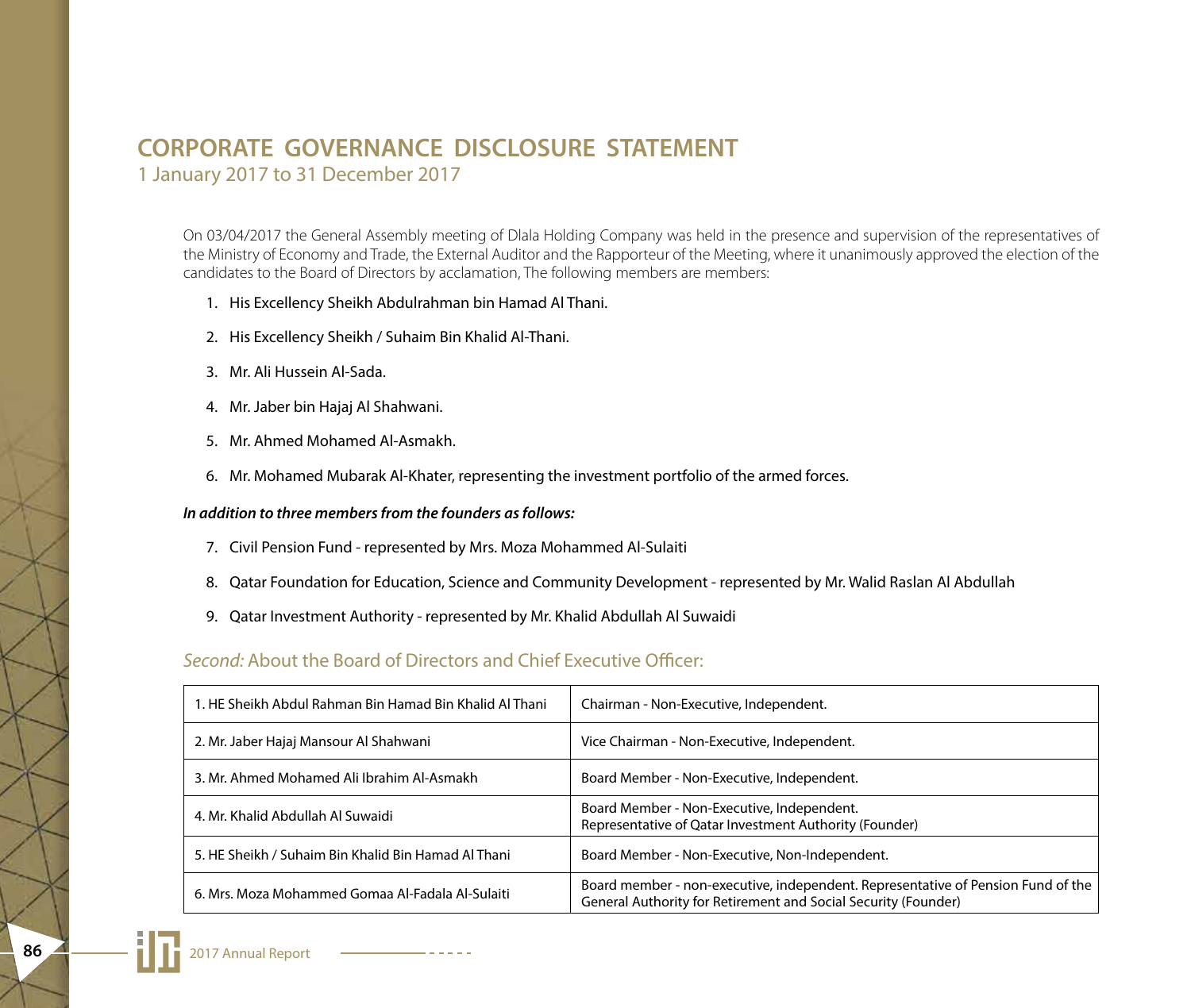7. Mr. Ali Hussein Ali Al-Sada Board Member - Non-Executive, Non-Independent. 8. Waleed Raslan Waleed Yacout Al-Abdullah Board Member - Non-Executive, Independent. Representative of Qatar Investment Authority (Founder) 9. Mr. Mohamed Mubarak Ali Issa Alkhater Member of the Board of Directors - non-executive, non-independent. Representative of the Armed Forces Investments Portfolio

#### **His Excellency Sheikh Abdulrahman bin Hamad bin Khalid Al Thani** (Chairman of Board of Directors)

- His Excellency Sheikh Abdulrahman bin Hamad Al-Thani served as Vice Chairman of the Board of Directors from 2014 until October 2016. He was elected Chairman of the Board of Directors.
- His Excellency Sheikh Abdul Rahman Bin Hamad Al Thani also chairs the Executive Committee of the Company.

## **Mr. Jaber bin Hajjaj Al Shahwani**

#### (Vice Chairman of the Board of Directors)

- Mr. Jaber Al Shahwani holds a Bachelor of Military Science.
- Mr. Jaber Al Shahwani held many positions in government ministries and served as Director of the Office of the Minister of Health and Director of the Office of the Minister of State for Municipal Affairs and Agriculture.
- Mr. Jaber Al Shahwani has been elected to the Board of Directors since 2013.
- Mr. Jaber Al Shahwani currently chairs the Rewards, Nominations and Governance Committee.

#### **Ms. Moza Mohammed Jumaa Al Fadala Al Sulaiti** (Member of the Board of Directors)

- Mrs. Moza Al-Sulaiti holds a Master's degree in Banking and Finance from Salford University in the United Kingdom.
- Ms. Moza Al-Sulaiti is currently the Director of the Planning and Research Unit / Director of the Fund Accountancy Office at the Public Authority for Pensions and Social Security since 2009. Prior to that, she worked in the Audit Bureau since 1993 and participated in many economic and investment forums and conferences in the State of Qatar.
- Chairman of the Audit Committee at Dlala.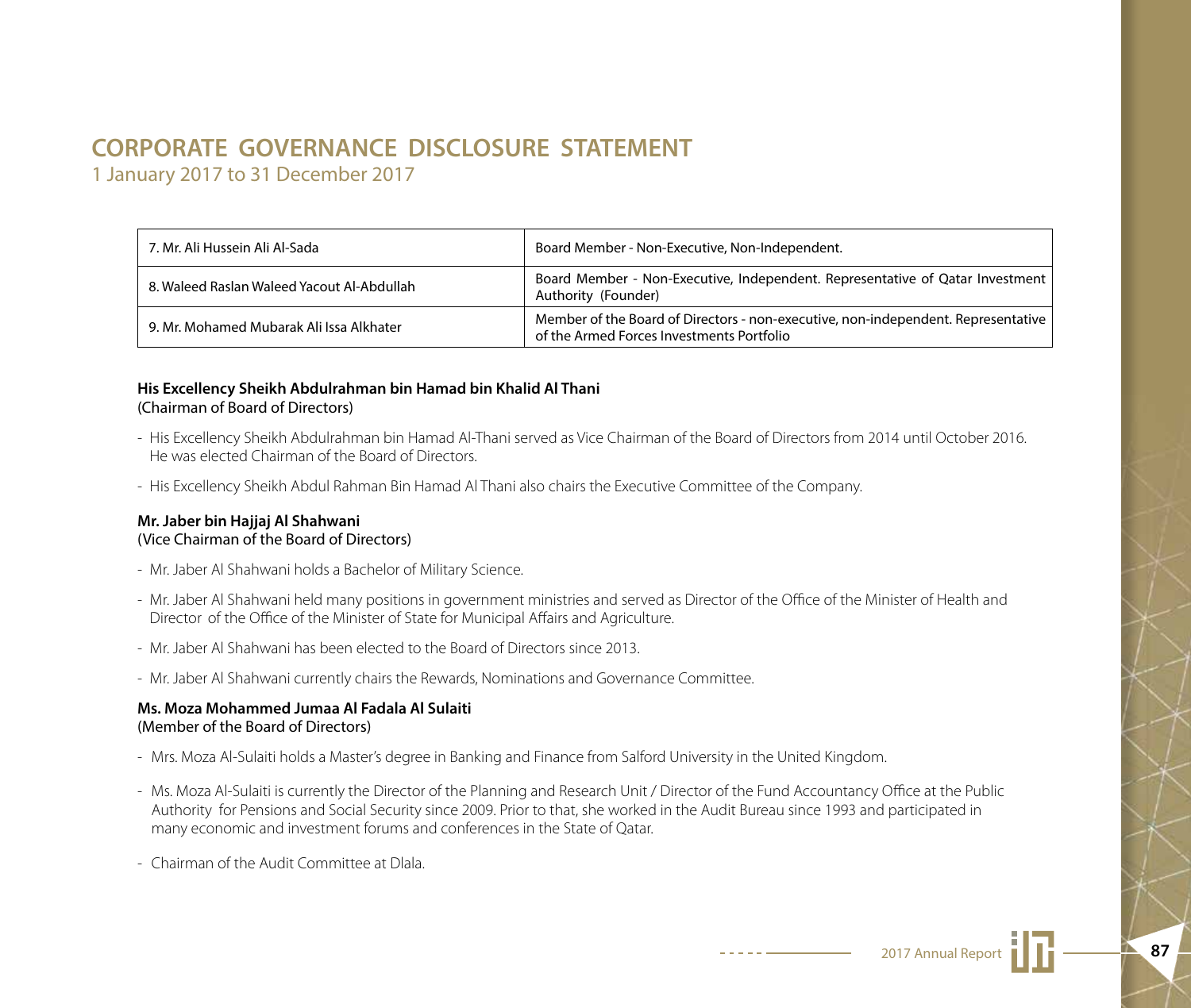#### **His Excellency Sheikh / Suhaim bin Khalid bin Hamad Al Thani** (Member of the Board of Directors)

- HE Sheikh / Suhaim bin Khalid bin Hamad Al Thani received a Bachelor of Business Administration from the University of Plymouth, UK.
- His Excellency Sheikh / Suhaim Bin Khalid Bin Hamad Al-Thani also worked for HSBC and Deutsche Bank.
- He also received a number of courses in banking and finance.
- He is a member of the Executive Committee of Dlala.

#### **Mr. Ahmed Mohamed Ali Ibrahim Al-Asmakh** (Member of the Board of Directors)

- Ahmed Al-Asmakh received a BA in History from Qatar University in 2002.
- Mr. Ahmed Al-Asmakh has been a second secretary at the Ministry of Foreign Affairs since 2003. He has extensive experience in the financial sector and has extensive knowledge in the field of securities investment in local and international financial markets.
- Mr. Ahmed Al-Asmakh served as Managing Director from 2011 until February 2016.
- He is also a member of the Remuneration, Nomination and Governance Committee at Dlala.

#### **Mr. Ali Hussein Ali Al Sada** (Member of the Board of Directors)

- Mr. Ali Al Sada has extensive experience in the financial sector.
- Mr. Ali Al-Sada is a businessman and a member of the Executive Committee of Qatar National Bank since 1998. He is a member of the Board of Directors of Qatar Navigation Company (QSC) and a member of the Board of Directors of Halul Marine Services LLC, which is whollyowned by Qatar Navigation, and is a member of the Board of Directors of many companies outside the State of Qatar in the UAE, Bahrain and Syria.
- Member of the Rewards, Nominations and Governance Committee.

#### **Mr. Walid Raslan Al-Abdullah** (Member of the Board of Directors)

- Mr. Waleed Al Abdullah received an MBA from Glamorgan University in the UK and attended and participated in CPA courses and tests in the United States.
- Mr. Waleed Al Abdullah currently serves as Vice President of Finance at Qatar Foundation for Education, Science and Community Development. He also served as Deputy Executive Director and Deputy Director General for Finance and Human Resources at Qatar Transport Co.
- Member of the Audit Committee.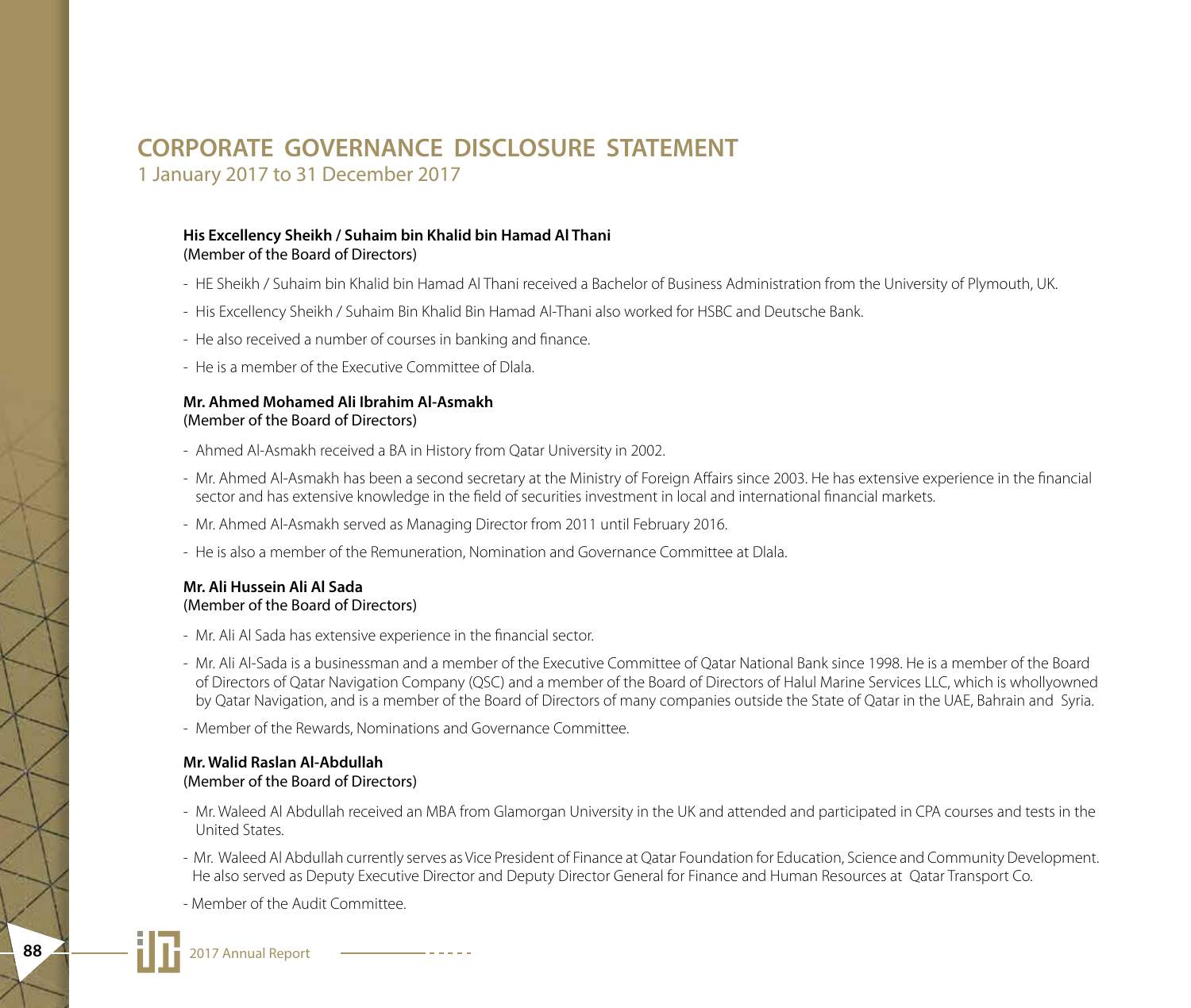1 January 2017 to 31 December 2017

#### **Mr. Khalid Abdullah Al Suwaidi** (Member of the Board of Directors)

- Mr. Khaled Al-Suwaidi was appointed as a member of the Board of Directors of Dlala Holding Company representing the education and health portfolio of the Ministry of Finance in 2014.
- Mr. Khalid Al Suwaidi is currently Director of the Department of Management at Qatar Investment Authority.
- He is a member of the Audit Committee and the Executive Committee.

#### **Mr. Mohamed Mubarak Al-Khater** (Member of the Board of Directors)

- Mr. Mohammed Al-Khater was appointed as a member of the Board of Directors of Dlala Holding Company representing the portfolio of investments of the armed forces in March 2017.
- Mr. Mohammed Al Khater is the Deputy Head of Investment Department at the Ministry of Defense.
- He received his MBA in May 2016 from Paris.

## *Third:* Prohibition of the combination of positions

Following the election of the Board of Directors, the Board met and elected from among its members HE Sheikh Abdulrahman Bin Hamad Al Thani (Chairman of the Board) and Mr. Jaber Bin Hajaj Al Shahwani (Deputy Chairman) for one year in accordance with the Articles of Association of the Company, (6, 7) of the corporate governance system so that none of them occupy the position of chairman or vice president of more than two companies whose main positions are in the state. They are not members of the board of directors of more than three companies whose main centers are in the UAE, To manage in more than one company its head office in the state, and The Chairman of the Board of Directors is not a member of any of the Board Committees provided for in the Corporate Governance Law and does not hold an executive position in the Company in order to ensure a balance of influence and authority in order to ensure that one individual does not have absolute power In making decisions.

## *Fourth:* The main duties of the Board of Directors

The Board of Directors plays a key role in governance. It is the responsibility of the Board to adopt the Group's strategy, develop the guiding policy, appoint senior executives, supervise them, follow up on their performance, follow up on their plans, follow up on their work, As an indication to its shareholders and to government agencies that the leniency in this may lead to improper behavior.

The Board approved its Charter, which includes the duties of the Council and its responsibilities and the duties of its members, and was prepared in accordance with the guidance model issued by the Commission and published on the website www.dlalaholding.com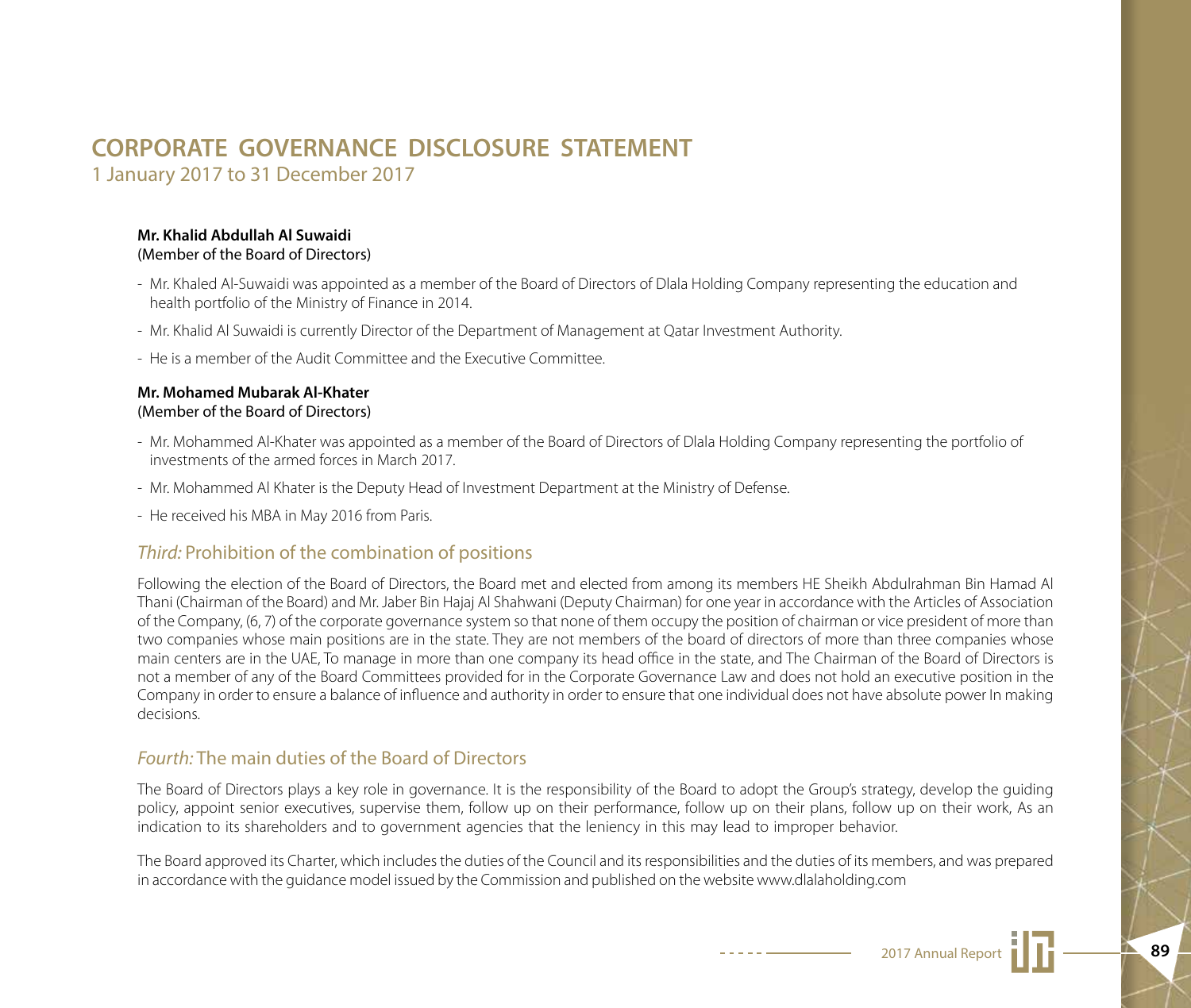The Board of Directors is reviewing its charter to update it in the light of the provisions of the Corporate Governance Law issued by the Board of Directors of Qatar Financial Markets Authority No. 5 of 2016 promulgating the corporate governance system and legal entities listed in the main market

### Responsibilities of the Board of Directors:

#### The Board shall be responsible for the following:

- Develop the company strategy (including objectives, vision, mission, goals, strategies and strategic plans) and monitor the management's implementation of that strategy.
- Appointing and dismissing the CEO of the company, determining the duration of his service, his salary, his remuneration and the control of his performance compared to the objectives set.
- Approve the appointment and dismissal of the Board Secretary and the Senior Executive Members (as requested).

The Board is responsible for ascertaining the formation of the Board as stipulated in the Company's Bylaws and in accordance with the requirements of other relevant legislations, including the Corporate Governance System issued by Qatar Financial Markets Authority (including the Board of Directors) And that at least one-third of the Board shall be composed of independent members, provided that the majority of the members of the Board are composed of non-executive members. Nominations for membership of the Board shall be carried out in accordance with the guidelines for financial solvency and adequacy contained in the Corporate Governance Regulations The listing of terms and conditions that ensure that shareholders will receive information prior to the voting process in respect of candidates to be members of the Ijara Board, the voting process for board members' election and the procedures for the dismissal of board members, including failure to attend board meetings. The Board believes that it is necessary to submit a proposal to the Extraordinary General Meeting of Shareholders to amend the Company's Articles of Association.

- Determine the independence of non-executive members on a regular basis and in accordance with the requirements of the Corporate Governance System issued by Qatar Financial Markets Authority
- • The powers, duties and responsibilities delegated to the members of the Board of Directors, including the Chairman, Vice President and Chief Executive Officer.
- • Rewards policy and nomination periods for Board members, assisted by Nominations, Remuneration and Governance Committee.
- Training program for new board members to ensure that when elected, they will be fully aware of their responsibilities and have a proper understanding of the management of the company.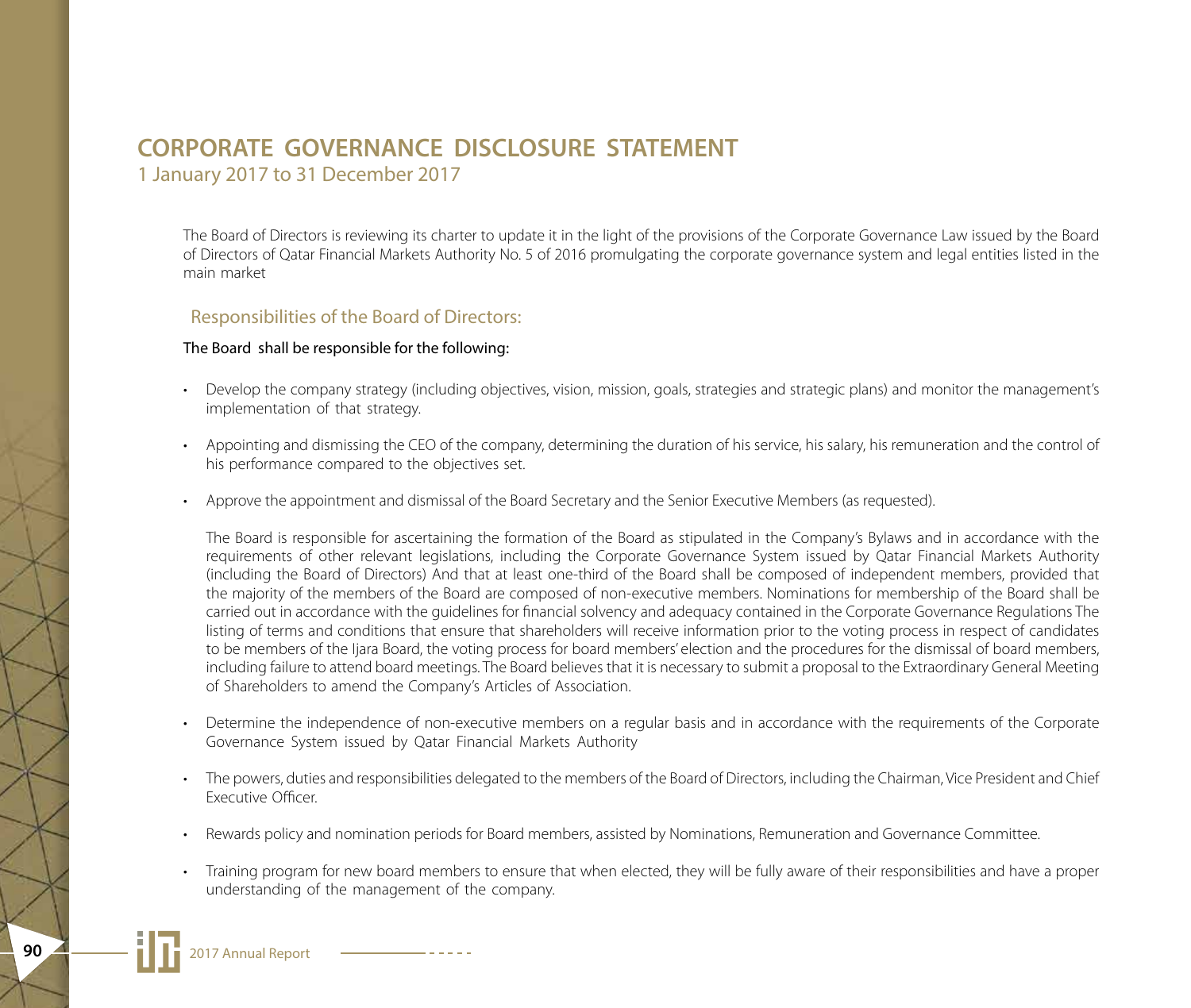1 January 2017 to 31 December 2017

- • Training to improve the skills and knowledge of Board members to train Board members on financial, commercial and industrial practices as well as company operations and operations.
- Inform members of the latest developments in corporate governance and best practices in the company.
- Appoint committees that the Council deems appropriate to assist them in carrying out their duties, responsibilities and responsibilities.
- Approve policy on current policy change and current practice presented through committees or management.
- Control the financial performance of the company
- Monitoring financial results and integrity of reports, particularly approving annual budgets, including large capital expenditures, business plans and long-term strategies.
- • Ensure the integrity of the company's financial reports and other reports through approval and control (with the assistance of the Audit Committee).
- Monitor the performance of the company and compare it with budgets and plans.
- Setting certain limits for the powers of senior executive management based on the decision of the Board of Directors.
- Changes in the limits of authority to senior executive management
- Risk management and supervision of internal controls. Ensure effective audit, risk management and compliance systems and apply them to protect the Company's assets and reduce the likelihood of operating the Company in any manner contrary to legal requirements or acceptable risk criteria. Review the application and effectiveness of risk management and internal control system.
- Significant changes in accounting procedures and policies and risk management.
- Matters that will have a material impact on the Company's financial position, liabilities, future strategy or reputation. Compliance with contracts, laws, legislations, legislative obligations and ethical standards.
- Setting standards for professional conduct and ensuring compliance
- Proposing changes to the company's Articles of Association and internal legislation.
- Conduct regular review on a senior management and development succession plan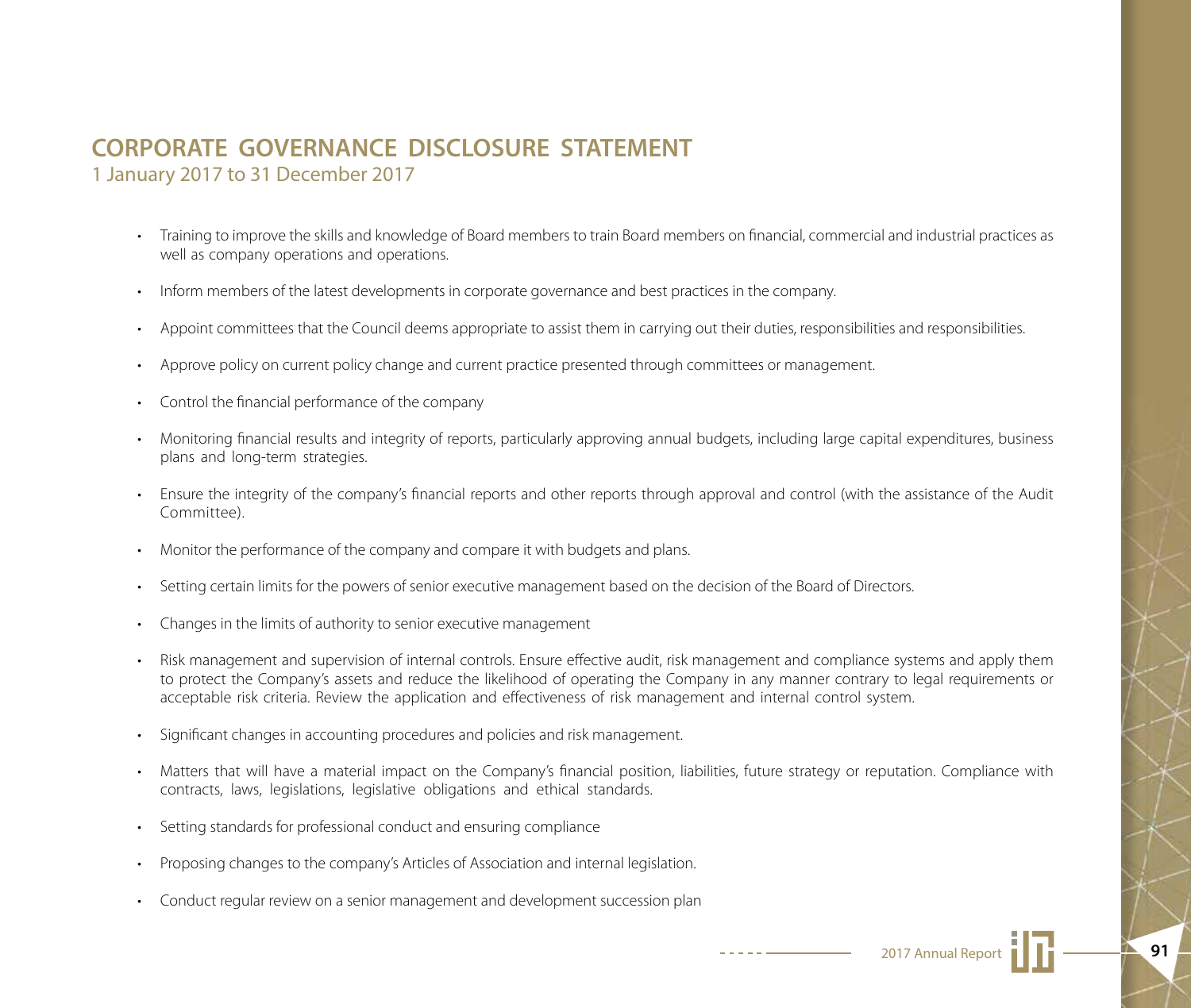- Ensure that the company has adequate resources to successfully and effectively implement the company's strategies and day-to-day operations.
- Ensure that the company has adequate insurance cover for the products and general liabilities and responsibilities of members and employees in the event of a claim on the company.
- • Company policies regarding recruitment and rewards.
- • Problem management and management reputation.
- • Providing corporate governance, including periodic reviews of the Company's balance sheet, so as not to distribute responsibilities appropriately to meet the company's needs.
- Appointing the external auditor based on the recommendation of the Audit Committee. The recommendation submitted to the Board by the shareholders shall be ratified at the Ordinary General Meeting of the Company. And compliance with the provisions of the circular of the external auditor.
- Due diligence on any matters and observations made by external auditors. Ensure timely response by the Board of Directors to any inquiries and matters contained in the correspondence or reports of external auditors.
- • Appointing the internal auditor and ensuring his independence, provided that such independence is supported by the Board of Directors determining the salaries and remuneration of internal audit.
- Follow-up with the Senior Executive Management for the purpose of carrying out any specific tasks by the external or internal auditor.
- • Coordination between the External Auditor, the Internal Auditor and the Audit Committee.
- • Ensure that the members of the Audit Committee, Nominating Committee, Remuneration, Governance and External Auditor are present at the AGM.
- • Ensure that the company is committed to the relevant laws and regulations in addition to the statutes and internal regulations. The Board is also responsible for protecting the Company against illegal, disruptive or inappropriate procedures and practices. The Board should review and update the governance policies. The Board shall regularly review and update the Code of Conduct in respect of company values and policies and act on other internal procedures and ensure that all Board members and employees are complied with, as well as Company consultants.
- The Board should review the principles of professional conduct regularly to ensure that they reflect best practices and that they meet the needs of the company.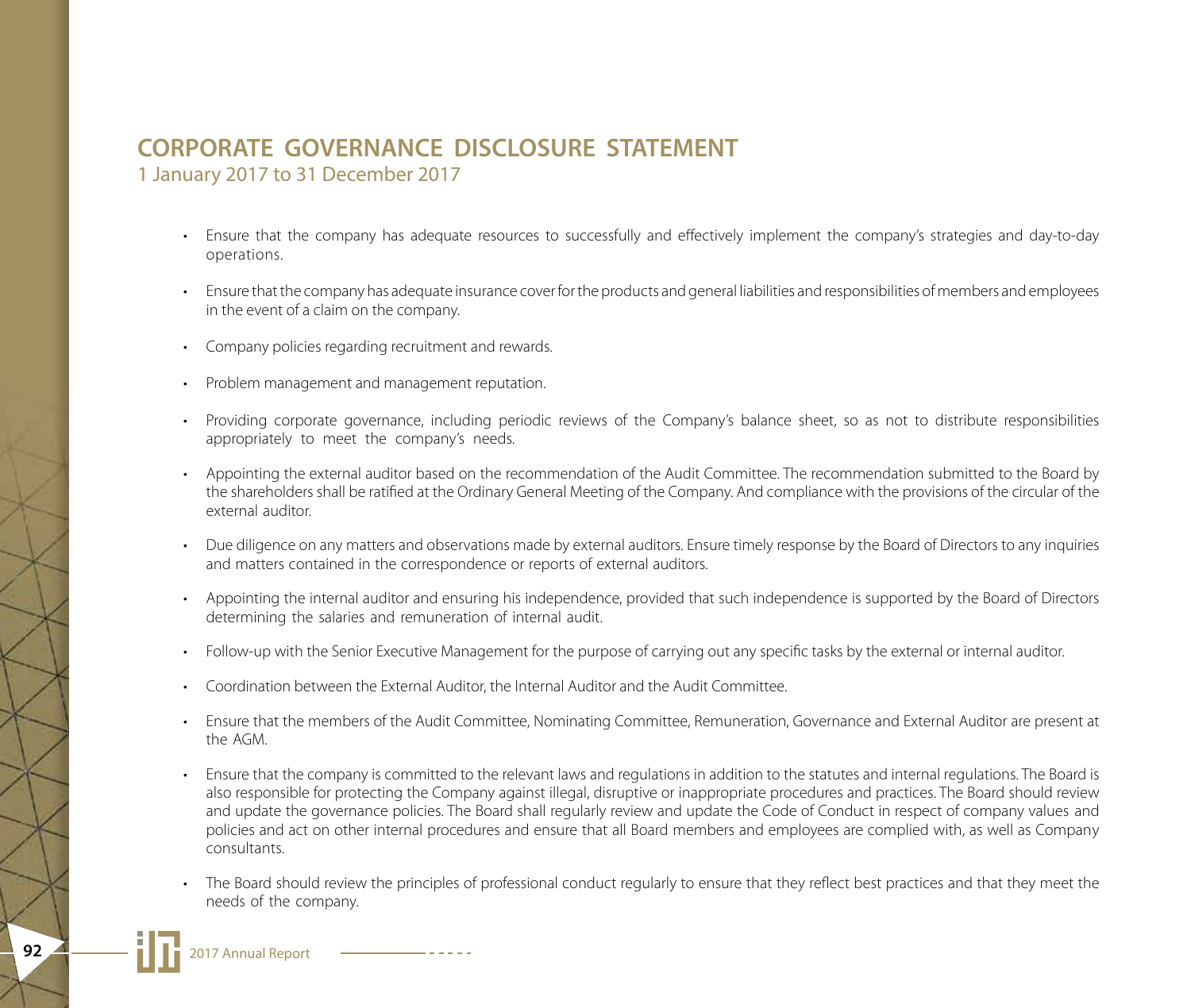1 January 2017 to 31 December 2017

• The Board shall have full and immediate access to the Company's information, documents and records. The senior management of the company shall provide the Board and its committees with all the documents and information they request.

### *Sixth:* Duties of the Board of Directors:

- Each member of the Board of Directors owes the Company the duties of care, sincerity and adherence to the institutional authority as defined in the relevant laws and regulations, including this system and the Charter of the Council.
- • Members of the Board of Directors shall always work on the basis of clear information, good faith, and due diligence and attention, in the interest of the Company and all shareholders.
- • Members of the Board of Directors must act effectively to comply with their responsibility towards the Company.

### *Seventh:* Duties of the Chairman of the Board:

- 1. The Chairman of the Board shall be responsible for the proper functioning of the Board of Directors in an appropriate and effective manner, including obtaining full and correct information in a timely manner.
- 2. The Chairman of the Board of Directors may not be a member of any of the Board Committees stipulated in the Qatar Financial Markets Authority's system of governance. Any other position held by the President, whether inside or outside the Company, shall not interfere with the effective performance of his duties as Chairman of the Board of Directors.
- 3. The duties and responsibilities of the Chairman of the Board of Directors, as well as those provided for in the Charter of the Council include, but are not limited to, the following:
- • Chairing meetings of the company and the general assembly and ensuring that these meetings are conducted properly and effectively and that members have the opportunity to express their views and get answers to their inquiries.
- Ensure that the Council discusses all key issues effectively and in a timely manner
- • Approve the agenda of a meeting of the Board of Directors, taking into account any matter raised by any member of the Board of Directors. The President may delegate this task to any member of the Board. However, the Chairman shall remain responsible for the appropriate performance by the member of the Board.
- • Encourage all members of the Council to participate fully and effectively in the conduct of the affairs of the Council and encourage the expression of opinions and discuss ideas and create the collective views and wisdom necessary in the interest of the company
- • Ensure effective communication with shareholders and communicate their views to the Board of Directors.
- • Allow non-executive board members, in particular, to actively participate and encourage constructive relationships between executive and non-executive board members and between the board and senior executive management.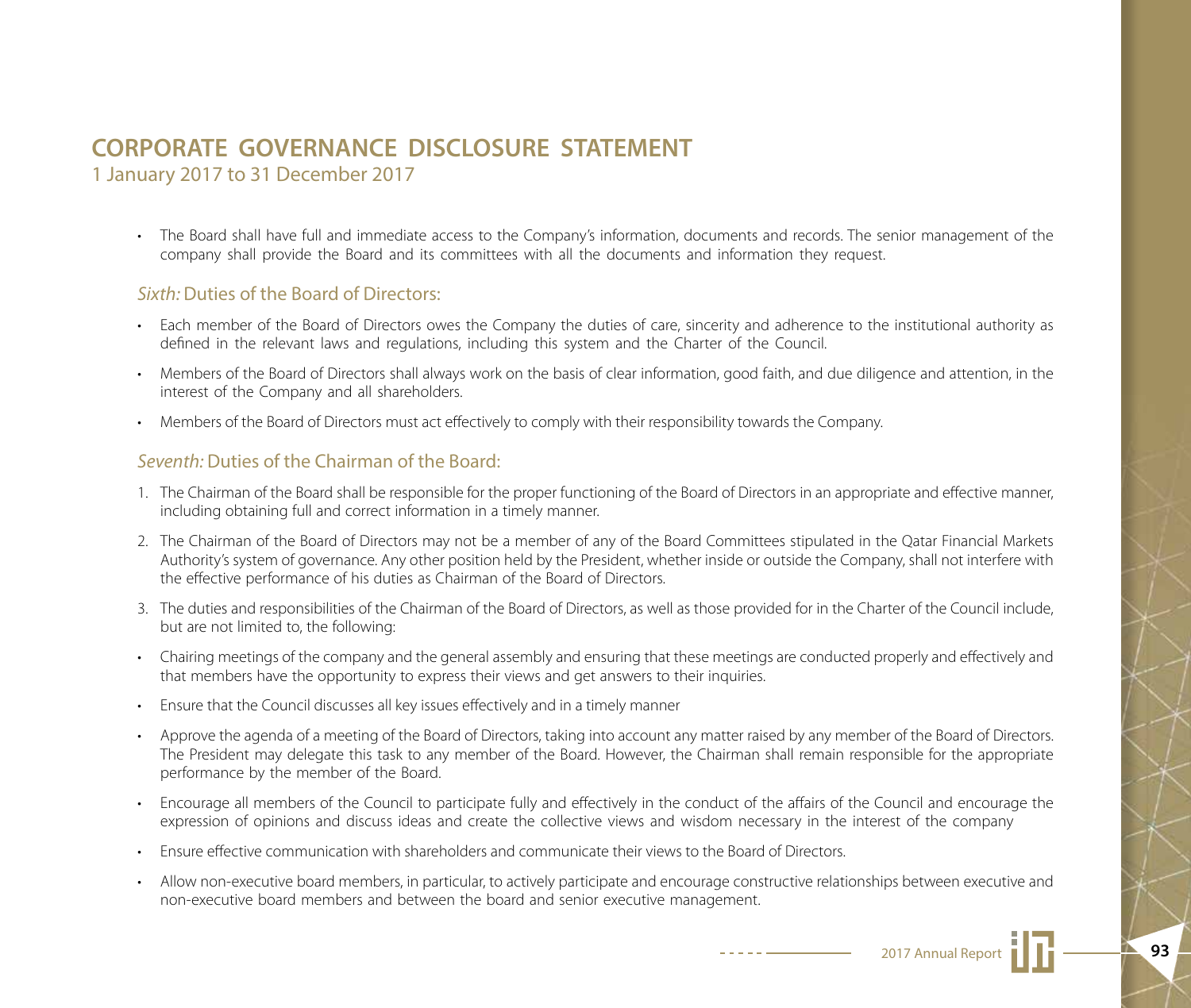- • Ensure annual performance assessment of the Board and performance of the Chief Executive Officer.
- • Ensure that new members are informed and given access to information about all aspects of the company's operations.
- • To be representative of the Board in dealing with the Department, while ensuring that the views of the Council are communicated clearly and accurately.
- • Acting as Senior Advisor to the Chief Executive Officer.
- Presenting the views of the Council to the public, government bodies and events.

### *Eighth:* Obligations of non-executive board members

#### The obligations of non-executive board members include, but are not limited to, the following:

- Participate in board meetings and give an independent opinion on strategic and political issues, accountability, resources, core appointments and labor standards.
- • Ensuring that priority is given to the interests of the company and shareholders in the event of any conflict of interest
- Participate in the audit committee of the company.
- Monitor the performance of the company in achieving its agreed goals and objectives and review reports on its performance, including the annual, semi-annual and quarterly reports
- Overseeing the development of corporate governance rules to oversee their application in accordance with these rules
- • Provide their skills, expertise, competencies and qualifications to the Board of Directors or its various committees through their regular attendance at Board meetings and their effective participation in public assemblies and their understanding of the shareholders' views in a balanced and fair manner.
- The majority of the non-executive board members may request the opinion of an independent consultant at the expense of the company in respect of any matter concerning the company.
- • Not to make any statements, or information without the prior written permission of the President or his authorized representative, and the Council shall nominate the official spokesman of the company. The Council decided to appoint two speakers on behalf of the Council:
	- Dr. Abdulaziz Ali Al-Hammadi Chief Executive Officer.
	- Mr. Mohamed Sadi Marketing and Communication Manager and Secretary of the Board of Directors.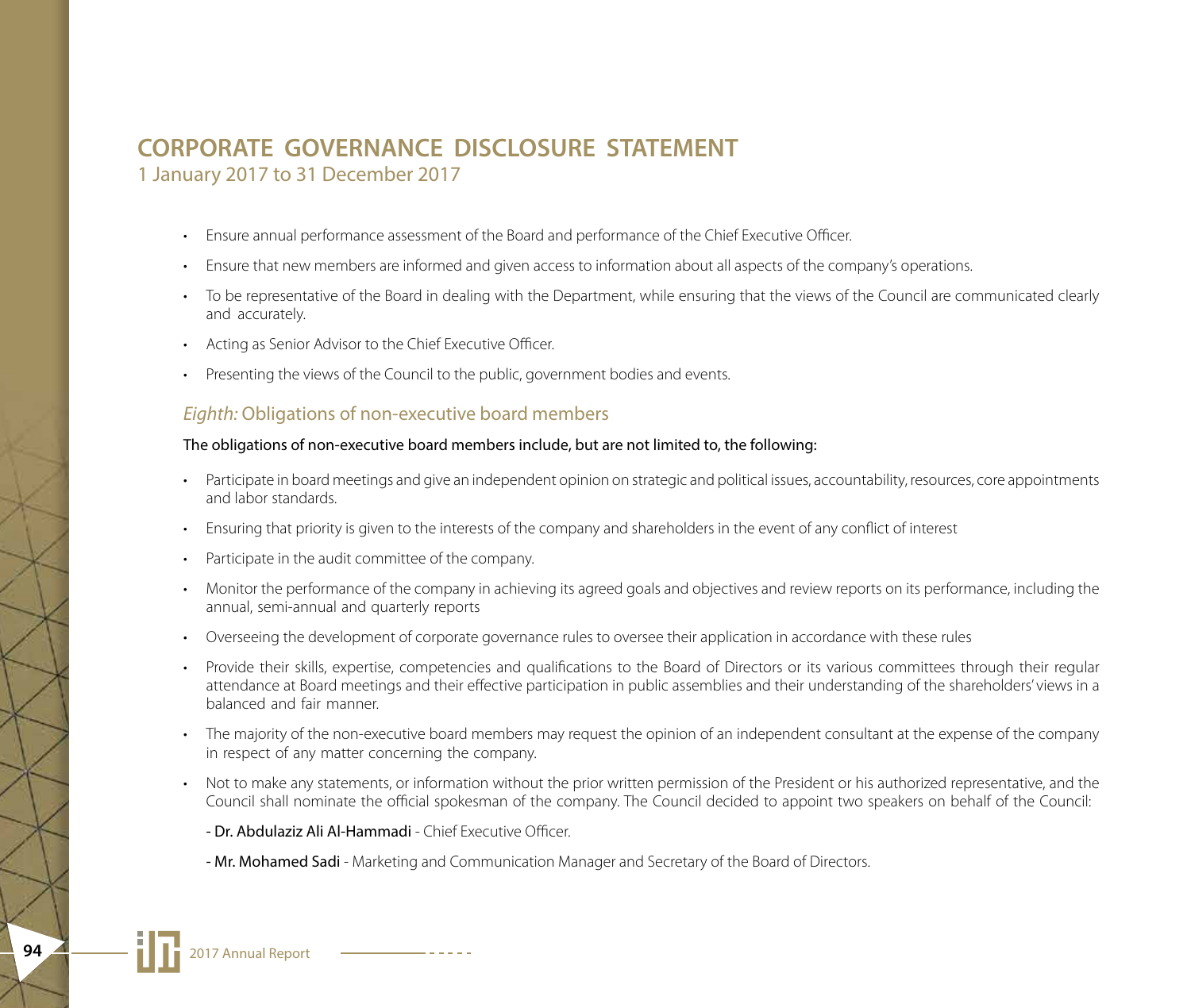1 January 2017 to 31 December 2017

## *Ninth:* The number of meetings of the current Board of Directors during the year 2017

The Board of Directors of the Company shall meet at the invitation of its Chairman on a regular and effective basis and whenever necessary in accordance with the provisions of the Companies Law No. (11) for the year 2015, which meets at least 6 times per year. (6) meetings.

The President shall also invite the Council to the meeting whenever at least two members so request. The invitation shall be given to each member accompanied by the agenda at least one week in advance. Any member may request the addition of one or more items to the agenda.

All members of the Board of Directors of Dlala Holding are regular in the presence of Board meetings except in some cases beyond their control. Members shall devote their expertise and qualifications to the Board and its various committees through attending and participating effectively in the Council, Committees and Associations.

### *Tenth:* Committees of the Board of Directors

The Council shall delegate some of its powers to special committees and shall, as necessary, establish special committees for the purpose of carrying out specific operations. They shall carry out their work in accordance with written instructions. The Council shall remain responsible for all powers or powers delegated to it. The Executive Committee and the Nomination, Remuneration and Governance Committee) immediately after the election of the members of the Board of Directors held on 03/04/2017, which was carried out in accordance with formal and transparent procedures as follows:

### **1. Audit Committee:**

The Committee is responsible for overseeing and reviewing all internal and external audit activities in accordance with the work plan approved by the Board of Directors earlier. The Committee shall consist of three members of the Governing Council, provided that the membership of the Committee shall be in accordance with the term of office of the Governing Council. All members of the Audit Committee have financial and accounting experience.

#### Members of the Committee are:

- 1. Mrs. Moza Al-Sulaiti Chairperson
- 2. Mr. Khalid Abdullah Al-Suwaidi Member
- 3. Mr. Walid Raslan Al-Abdullah Member
- 4. Mr. Mohamed Mubarak Al-Khater Member

The Audit Committee meets regularly and whenever necessary. All minutes of its meetings are duly recorded. Reports are presented to the Board periodically for discussion. An annual report is submitted to the Board at the end of each financial year. During the year 2017, four meetings were held.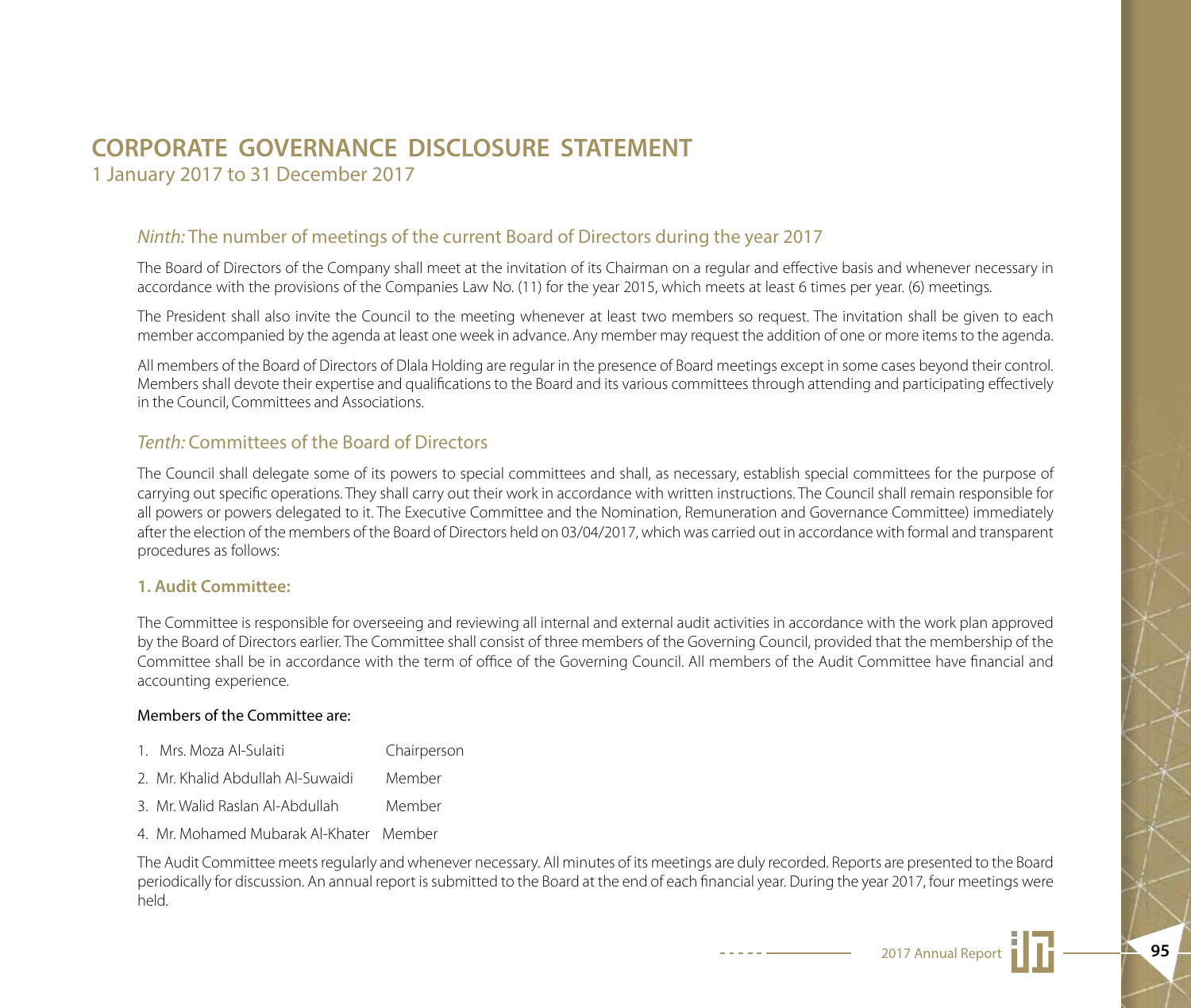#### The responsibilities of the Committee after updating its terms of reference are as follows:

The membership of the Committee shall be in accordance with the membership of the Board of Directors. The members of the Committee shall be appointed and removed by a decision of the Board of Directors. The responsibilities and duties of the Committee shall be as follows:

- 1. To submit any issues requiring action by the Board of Directors and recommend follow-up actions, as the Committee deems appropriate.
- 2. Report to the Board of Directors on the Committee's issues as stipulated in the Corporate Governance System issued by Qatar Financial Markets Authority.
- 3. Consideration of any other matters as determined by the Board of Directors.
- 4. Monitoring the risk factors of Dlala and the recommendation of the Board of Directors to reduce these factors.
- 5. Auditing financial and internal controls and risk management systems.
- 6. Discuss the internal control systems with the Department to ensure that the Department carries out its duties towards the development of efficient internal control systems.
- 7. Consider the results of the major investigations in internal control matters at the request of the Board of Directors, or the Committee shall do so on its own with the approval of the Board of Directors.
- 8. Review the financial and accounting policies and procedures of Dlala.
- 9. Monitor the accuracy and validity of financial statements and annual, semi-annual and quarterly reports and audit such data and reports, with particular emphasis on the following:
	- • Any changes in policies and accounting;
		- Issues that are under the discretion of senior management;
	- Major adjustments resulting from audit;
	- Continued significance as an existing enterprise;
	- Compliance with accounting standards International Financial Reporting Standards.
	- Adhering to the rules of the Qatar Exchange.
	- Compliance with disclosure rules and any other requirements related to financial reporting.
- 10. Consider any important and unusual issues that can be found in financial reports and indicative accounts.
- 11. Oversee and follow up the independence and objectivity of the external auditor to determine the nature, scope and effectiveness of the external audit in accordance with international auditing standards and in accordance with International Financial Reporting Standards.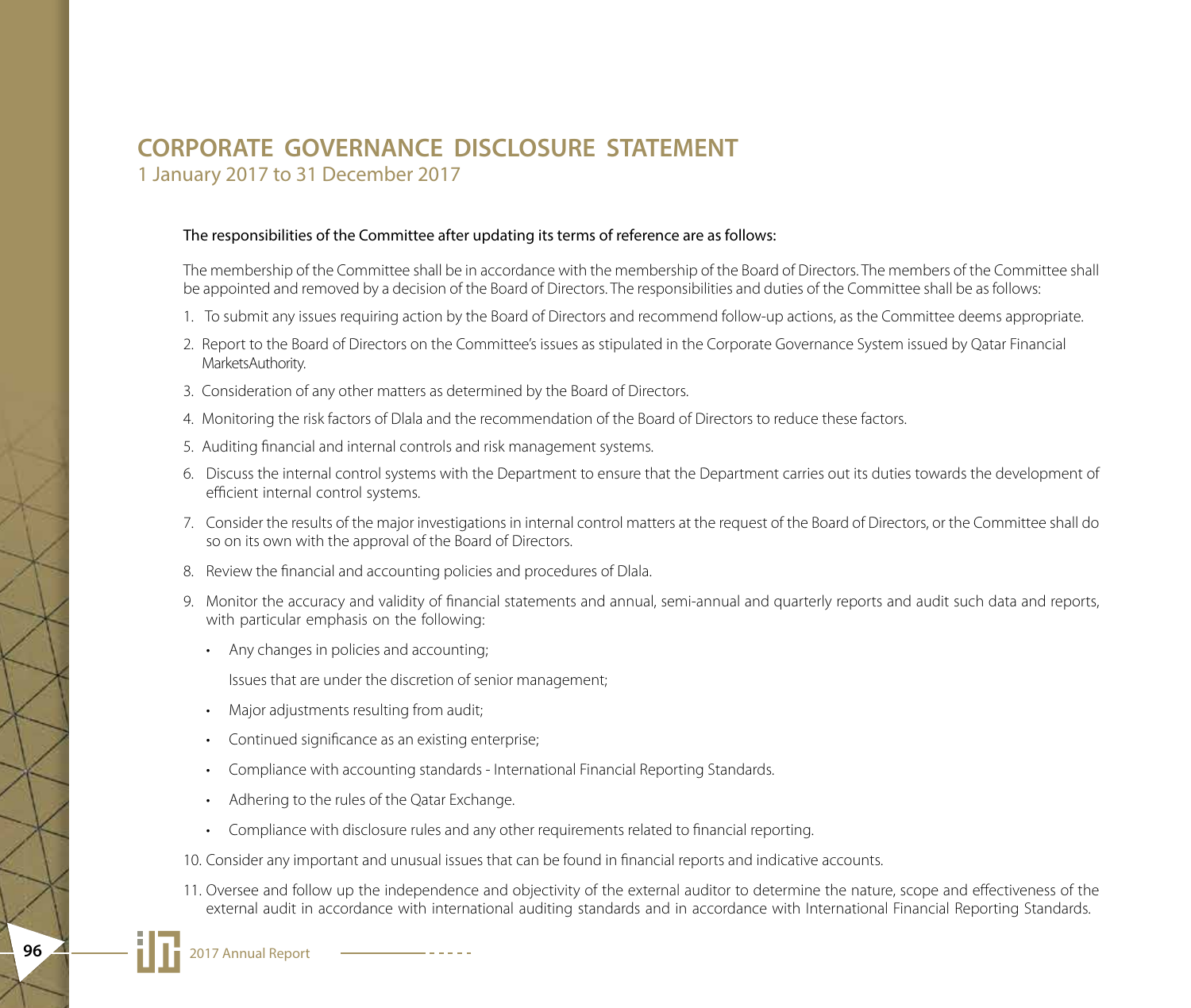1 January 2017 to 31 December 2017

- 12. Ensure that the external auditor conducts annual and semi-annual audits to provide objective assurance to the Board of Directors and shareholders that the financial statements are prepared in accordance with international laws, regulations and standards for reporting and represent the financial position and performance of Dlala accurately in all material respects.
- 13. Meet external auditors at least once a year.
- 14. Taking care of any issues raised by external auditors.
- 15. Ensuring that the Board of Directors responds in a timely manner to inquiries and matters included in letters and reports of external auditors.
- 16. Ensure that the external auditor attends the general assembly and delivers the annual report and respond to any questions or inquiries in this regard.
- 17. Recommendation of the Board of Directors on the appointment of external auditors, following the following guiding principles:
	- a. The external auditors shall be independent and have no other interest in the indication or the members of the board of directors except auditing. There is no need for any conflict of interest in the external auditor's relationship with a connotation.
	- B. External auditors should be professional and have specialized expertise in the auditor of the financial statements of listed companies based on the International Standards on Auditing and International Financial Reporting Standards.
	- C. Follow-up of the rules and regulations in force regarding the appointment of the auditor.
- 18. Review the letter of appointment of the external auditor and his business plan and any important clarifications requested by the auditor from the senior management regarding accounting records, financial accounts or control systems, as well as the response of the senior executive management.
- 19. Evaluation of External Auditor's Performance.
- 20. Supervise the internal auditing process, and in particular ensure that the internal audit means the following tasks:
	- a. Review and oversee the implementation of internal control systems.
	- b. Internal audit work as an independent process, and by a trained and qualified team.
	- c. That internal audit would report to the Governing Council through the Committee.
	- d. Internal audit covers all activities of Dlala.
	- e. Internal audit is independent of daily functioning in Dalaa. The independence shall be imposed through compensation paid to the internal auditor determined by the Board of Directors on the recommendation of the Committee. The Internal Auditor shall attend the General Assembly Meeting.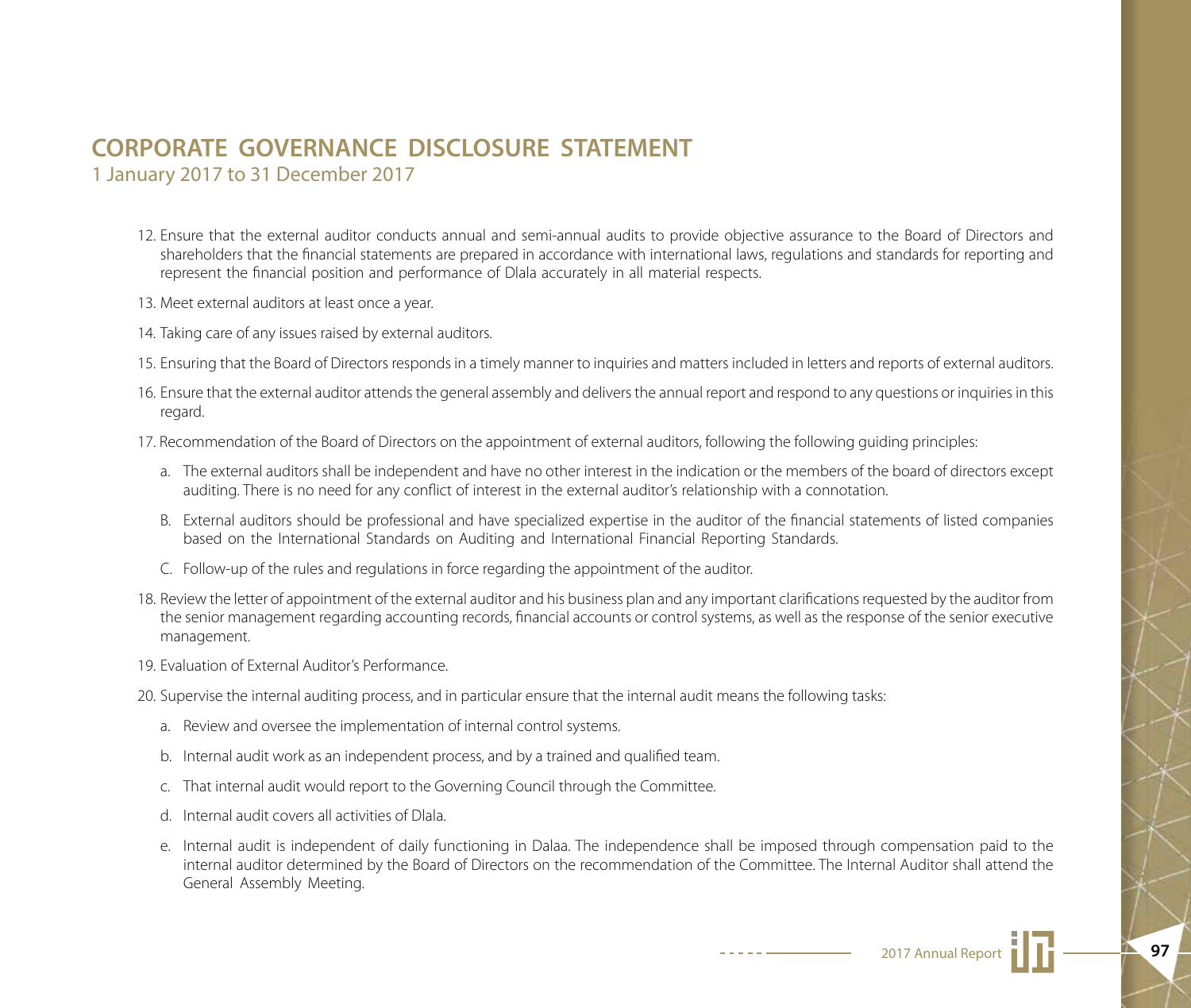21. Ensure that the internal audit function includes at least one internal auditor appointed by the Board of Directors.

22. Recommendation of the Board of Directors regarding the adoption of the scope of internal audit and include, in particular:

- a. Monitoring, supervision and supervision of financial, investment and risk management procedures.
- b. A comparative assessment of the evolution of risk factors and systems used to respond to drastic or unexpected changes in the market.
- c. Evaluation of the performance of the Board of Directors and senior management in the implementation of internal control systems, including the number of times the Board of Directors has been informed of matters related to oversight (including risk management) and the manner in which the Board deals with such matters.
- d. Internal control failure, weakness or emergencies that have affected or may affect Dlala's financial performance and the procedures followed by the Company to correct internal control failures (especially the problems included in the annual Dlala reports and their financial statements).
- e. Dlala's commitment to the rules and regulations applicable to market lists and disclosure.

And. Dlala's commitment to internal control systems in identifying and managing risks.

- f. All information describing the risk operations of Dlala.
- 23. Ensure that the internal audit report is prepared every three months and submitted to the Committee and the Board of Directors.
- 24. Supervising the control of financial, administrative and technical activities of internal auditing and monitoring.
- 25. Evaluate the performance of the internal auditor.
- 26. Ensure that external and internal auditors are separate statutory entities and ensure that all other requirements for the appointment of an external auditor are applied to the appointment of the internal auditor, including the auditor's rotation (when the Board decides to assign the internal auditor's function to an external consultant)
- 27. Coordinate with the Board of Directors, the Senior Executive Management and the Financial Manager of Dlala or the person who is looking for the responsibilities of the Chief Financial Officer.
- 28. Coordination between the internal auditor and the external auditor and the availability of the necessary resources and the effectiveness of internal controls.
- 29. Review the observations made by any of the reports submitted to the Committee and refer them to the concerned departments for followup action and action in a timely manner.
- 30. Establish rules through which Dlala employees can confidentially report any concerns about issues in financial reports, internal controls or other suspicious matters, where such matters are considered unethical or irregular and harm the Company indication. Ensure that appropriate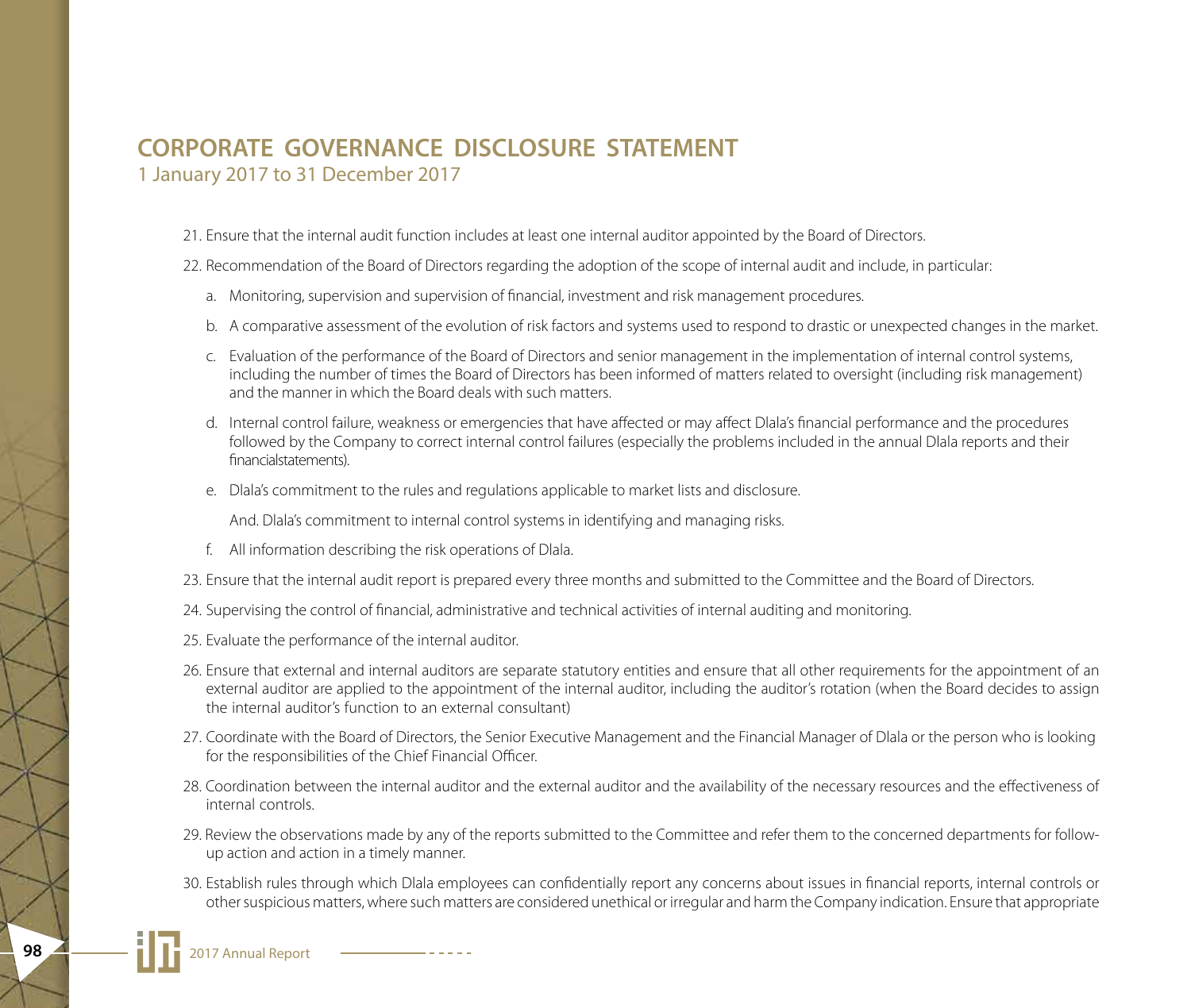arrangements are in place to allow impartial and independent investigations into these matters while ascertaining the above and ensuring the confidentiality of the amount as well as protecting against reprisals.

- 31. Consider matters raised by the financial manager of Dlala, the person responsible for the obligation, the internal auditors or external auditors.
- 32. Supervise a commitment to the Code of professional conduct.
- 33. Ensure that all laws and instructions relating to the activities of Dalaa are duly observed.
- 34. Ensure that the rules of procedure for the terms of reference of the Governing Council are properly applied;
- 35. Attendance of the General Assembly.
- 36. Consultation at the expense of Dlala with any independent expert or consultant with the prior approval of the Board of Directors.
- 37. Recommendation regarding all activities related to training, promotion and development of human resources and follow-up.
- 38. Delegation of responsibilities to a subcommittee comprising one or more members of the committee or to the CEO of Dlala.

#### Recommendations of the Audit and Risk Committee during 2017:

- The Audit Committee submitted a recommendation to the Board of Directors to approve the annual financial statements for submission to the General Assembly of the Group.
- • A further recommendation was submitted to the Board of Directors to select the external auditor, Rodel & Partner, to audit the financial statements of the company for the year 2017 because of its experience in this field and given the competitive price offered by them.

#### **2. The Executive Committee**

The Executive Committee comprises three members of the Board of Directors and is chaired by the Chairman of the Board. The membership of the Committee is in accordance with the terms of office of the Governing Council.

#### Members of the Committee are:

- 1. H.E. Sheikh Abdulrahman bin Hamad Al Thani President
- 2. H.E. Sheikh / Suhaim bin Khalid bin Hamad Al-Thani Member
- 3. Mr. Khalid Abdullah Al-Suwaidi Member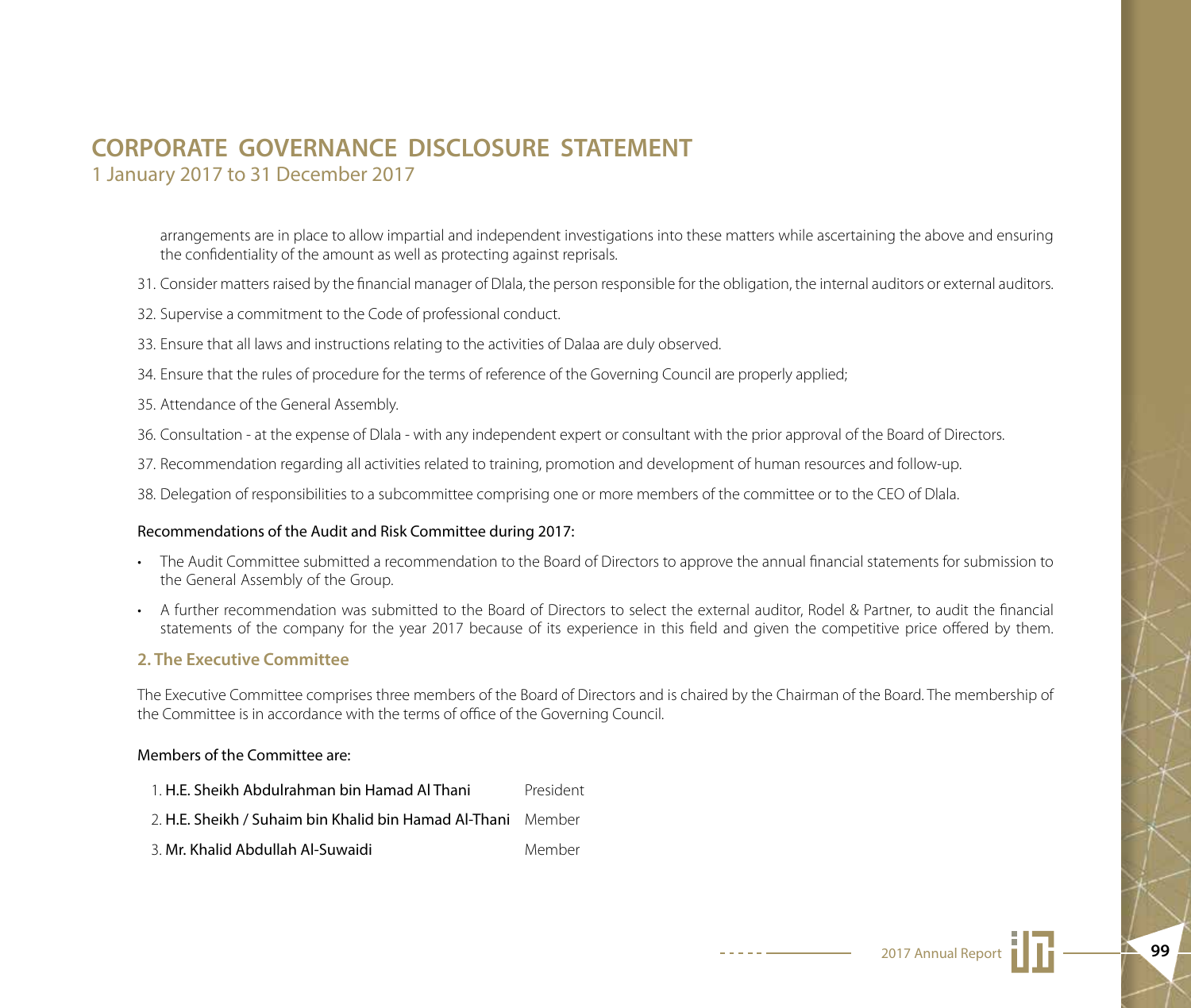#### **Responsibilities of the Executive Committee:**

- 1. Develop the general policy of the company and adopt internal policies and procedures.
- 2. Review and approve the organizational structure of the company.
- 3. Monitor and supervise the financial performance of the company.
- 4. Reviewing the company's annual budget before submitting it to the Board of Directors for approval and approval.
- 5. Develop the investment policy of the company.
- 6. Develop investment policy for the company's portfolio of securities and the manner of managing them.
- 7. Approve any investment projects.
- 8. Review and approve the sale of any assets of the company except investment properties and shares.
- 9. Approve agreements and commitments that exceed the authority of the CEO
- 10. Approve the loans required by the company.
- 11. To approve the business plans of Dlala Holding and its subsidiaries before submitting them to the Board of Directors.
- 12. Review and approve proposals for capital change and structure of the company.
- 13. Review and approve proposals for issuing bonds or securities.
- 14. Appointment and termination of the services of the Chief Executive Officer and Executive Vice President and determination of their salaries

#### **3- Remuneration and Nominations Committee**

The Compensation and Nomination Committee shall consist of three members of the Board of Directors. The membership of the Committee shall be in accordance with the term of the Board of Directors.

#### **Members of the Committee are:**

| 1. Mr. Jaber bin Hajaj Al-Shahwani | Chairman |
|------------------------------------|----------|
| 2. Mr. Ahmed Mohammed Al-Asmakh    | Member   |
| 3. Mr. Ali Hussein Al-Sadah        | Member   |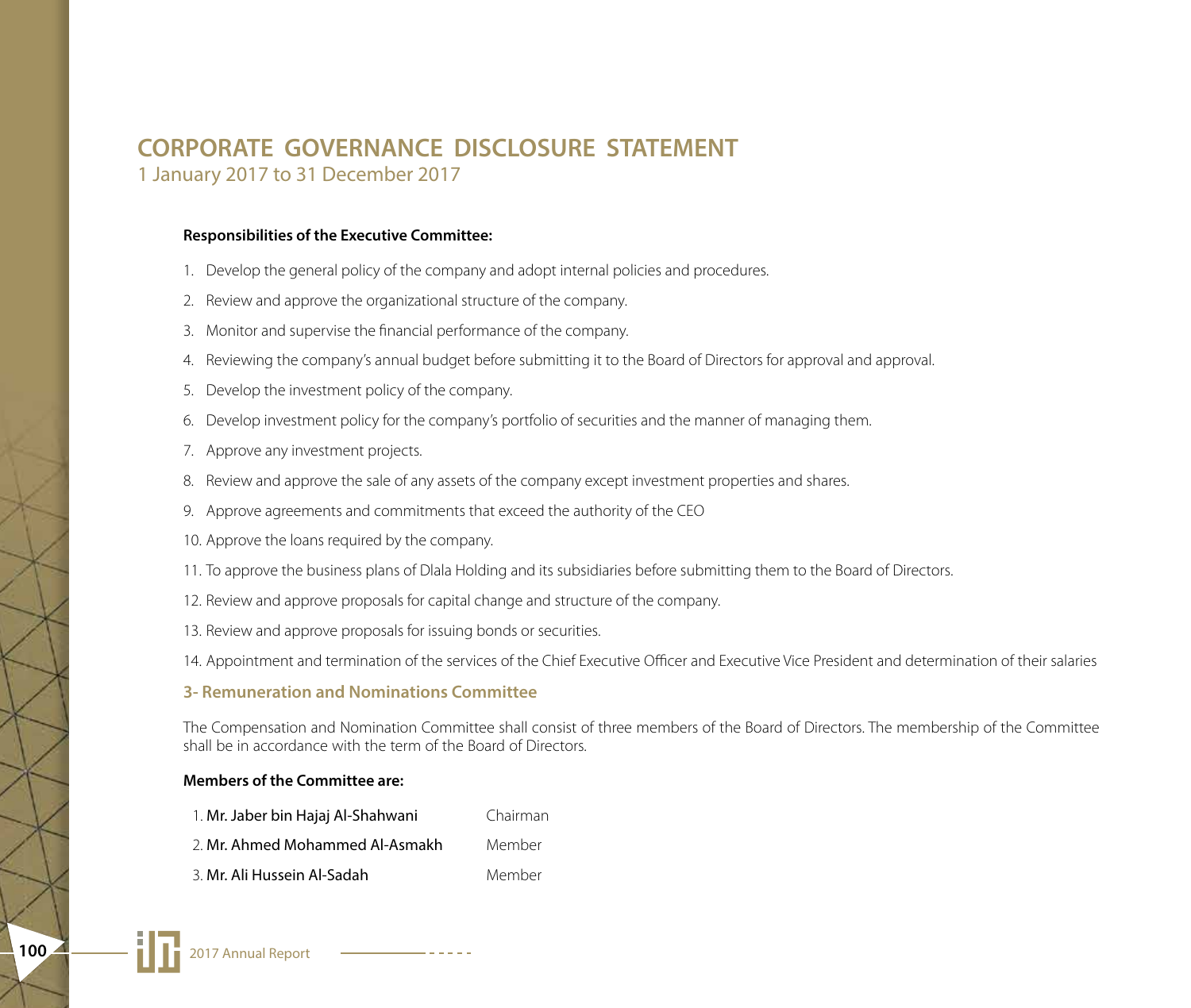1 January 2017 to 31 December 2017

### **The responsibilities of the Committee in accordance with its terms of reference include the following:**

- 1. To submit a report to the Board of Directors on any matters that require the opinion of the Committee and recommend that it be followed up.
- 2. Report to the Board on matters related to the Committee as defined in the Corporate Governance System issued by Qatar Financial Markets Authority.
- 3. Consideration of any other matters as determined by the Governing Council.
- 4 Responsible for the nomination process for the Board of Directors and supervising the appointment of the members of the Board of Directors.
- 5. Responsible for developing and publishing formal, strict and transparent procedures for nominating members of the Board of Directors based on the requirements of Dlala Holding's Bylaws (including the Statutes), the Corporate Governance Regulations issued by Qatar Financial Markets Authority and the Commercial Companies Law and other relevant authorities.
- 6. The Board of Directors shall be proposed to amend and adopt the Statutes at the Extraordinary General Meeting of Shareholders if the Committee considers such amendments necessary.
- 7. Following the approval of the shareholders of the General Assembly, the remuneration policy governing the remuneration of the Chairman of the Board of Directors, the members of the Board of Directors and senior executives of the Executive Management shall be based on Dlala's regulations (including the Articles of Association) Commercial companies and other applicable regulations and other applicable international best practices in Qatar.
- 8. Identify and implement the policy of relevant parties to control business transactions with related parties and control potential conflicts of interest, with reference to the definition of corporate parties as set out in the Corporate Governance System issued by Qatar Financial Markets Authority. This policy includes the requirements as defined in the Corporate Governance System issued by Qatar Financial Markets Authority.
- 9. Ensure that the annual performance evaluation of the Board of Directors is carried out in cooperation with the Chairman of the Board.
- 10. Preparation and submission of the management succession plan and induction training program for the new members of the Board of Directors as well as the training process, the work plan of the Board of Directors and the annual corporate governance report to the Board of Directors for adoption based on the Corporate Governance System issued by the Qatar Financial Markets Authority.
- 11. Attendance of the General Assembly. (Article 14.2 of the Corporate Governance Regulations issued by Qatar Financial Markets Authority)
- 12. Consultation at the expense of Dlala with any independent expert or consultant, subject to the prior approval of the Board of Directors.
- 13. Delegation of responsibilities to a subcommittee comprising one or more members of the committee or to the CEO of Dlala.
- 14. The Board of Directors is constantly updated on the latest developments in corporate governance and best practices in the field.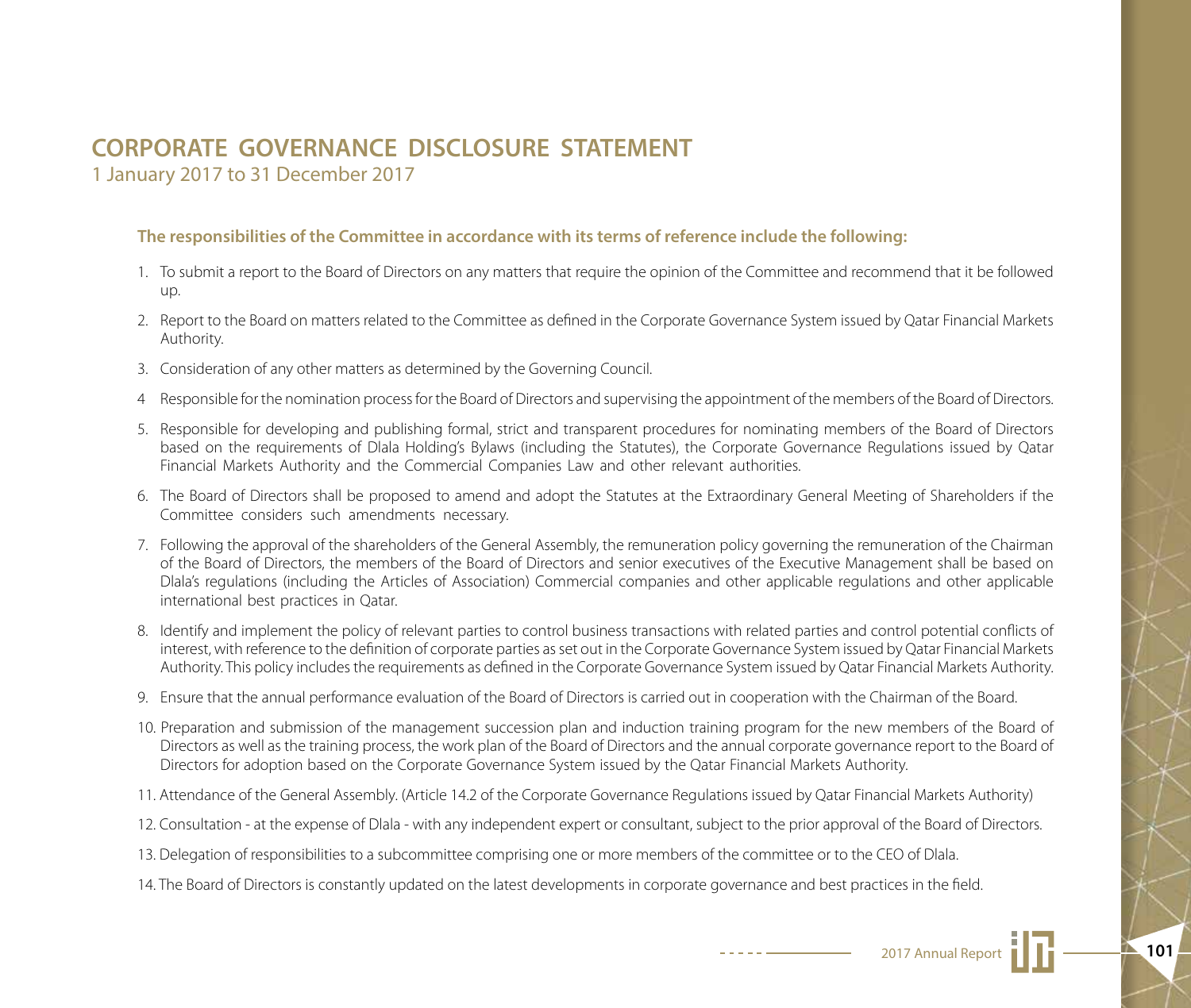#### **Eleventh Secretary of the Board of Directors**

The Secretary of the Board of Directors plays a key role in ensuring that the Board's legal procedures are followed and reviewed on a regular basis. It also assists and assists all members of the Board in obtaining advice, information and documents that enable them to carry out their tasks without difficulty. And the committees in accordance with the rules and keeping them and send invitations to the members of the Council and the participants with the agenda and coordination between the members and the President and among them and stakeholders, the Council has appointed for this purpose a secretary with the additional responsibility is director of marketing and public relations, Bachelor's birth in the field of media and has more than 13 years of experience as secretary of the Board of Directors in the State of Qatar.

### CHAPTER IV: **CONTROL WORK OF THE COMPANY**

#### *First:* internal audit

The Board of Directors is responsible for the Company's internal control system. The Governing Body has adopted an organizational structure, job description, policies and procedures and the financial and practical delegation of authority to govern the organization of the company's operations. The Council, through the delegation of existing authorities, has confirmed that no individual has absolute powers.

The responsibility for monitoring and reporting management errors was entrusted to the Internal Audit Department, which reports to the Audit Committee. The Administration has designed an audit program to monitor operations, strategic, financial and compliance matters.

Responsibility for the management, control and reporting of compliance risk has been entrusted to the Compliance Department, reporting to the Chief Executive Officer. The Department has designed internal control protocol systems to monitor compliance with laws and regulations.

The responsibility for managing, controlling and reporting legal risks has been entrusted to the Department of Legal Affairs, reporting directly to the Chief Executive Officer.

As well as the responsibility of finance for dedicated financial management reporting to Dlala CEO.

Financial management has developed internal control systems to initiate registration, approval and transaction report in accordance with IFRS.

#### Internal Auditor

Dlala appointed an internal auditor in the company and joined the company on 18 March 2012. The internal auditor reports to the Board of Directors through the Audit Committee.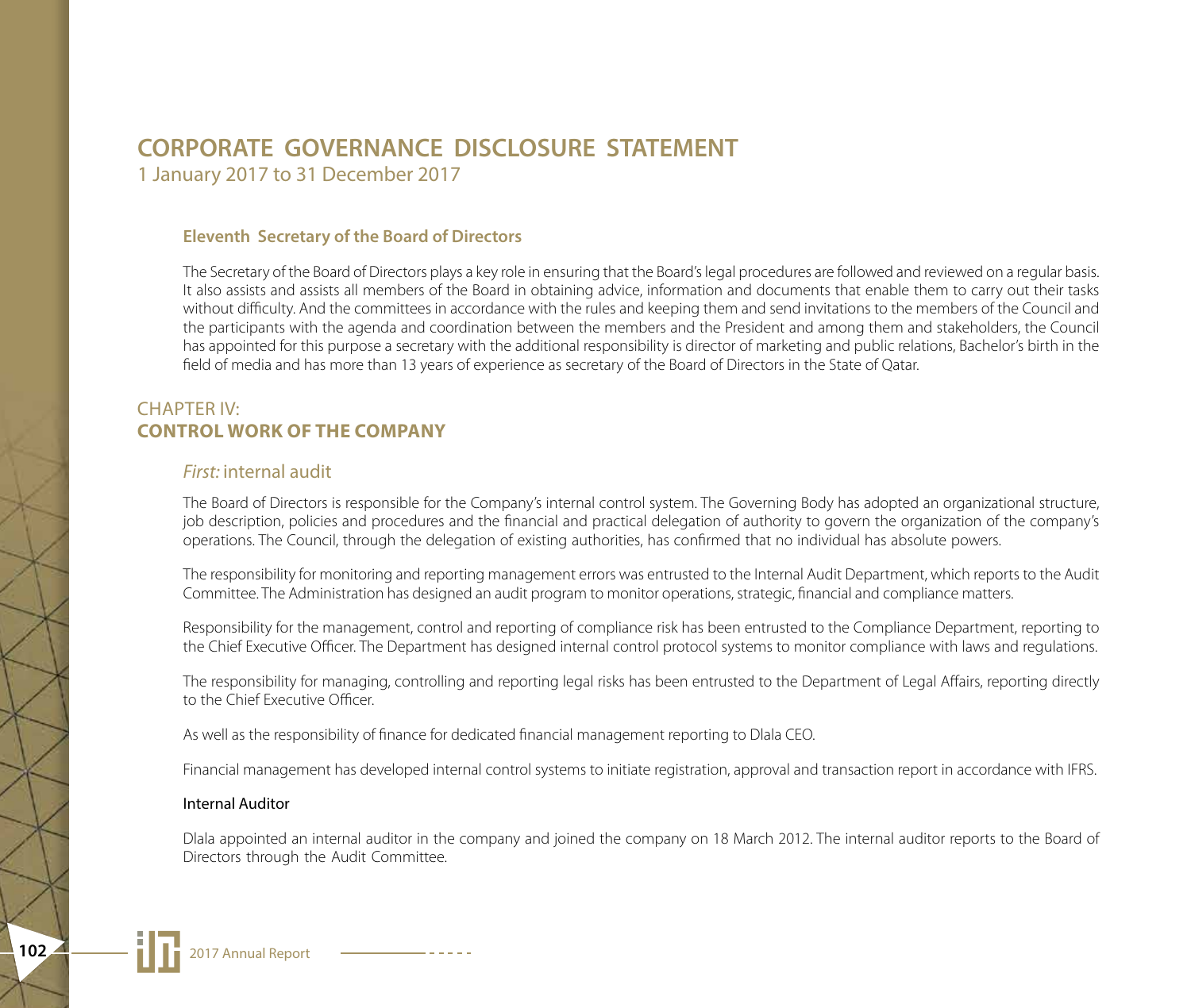The Internal Auditor meets the Audit Committee on a quarterly basis, during which he summarizes the following key points:

- 1. Follow-up to the internal audit recommendations mentioned in previous reports.
- 2. Recording new notes within a period of 3 months periodically throughout the year.
- 3. Follow-up of special investigations and relations during the period, in cooperation with the Department of Legal Affairs.
- 4. Follow up the work of the auditor in the review of the financial statements and presentation of the most important observations during the period of review, and also settle any outstanding points with other departments.

#### *Second:* External Control

#### a. External Auditor

The Ordinary General Assembly of Dlala Holding, at its meeting held on 03/04/2017, approved the appointment of Mr. Rodel & Partner as the auditor for 2017 because he has considerable experience in auditing and the best price. This was done on the recommendation of the Audit Committee The Board chose to present Rodel & Partner's office to perform external audits as the lowest price.

#### B. Functions and responsibilities of the auditor

The company's auditor, Mr. Rodel & Partner, presented his report to the General Assembly, in which he explained the company's compliance with its statutes, the provisions of the law and the relevant legislation of the Authority, and its commitment to implementing the best international auditing and reporting systems, The report was discussed at the Ordinary General Assembly by the shareholders. The issues mentioned were clarified, all queries answered, and the extent of the company's cooperation in enabling him to access the information necessary for completion of his work. S any questionable question on the company during the year 2017.

### CHAPTER V: **DISCLOSURE AND TRANSPARENCY**

### *First:* Disclosure

1. The Company shall comply with all disclosure requirements, including financial reporting and disclosure of the number of shares of directors, executive officers, senior shareholders or controlling shareholders. The company also discloses information relating to members of its board of directors, including the curriculum vitae of each of them, indicating their educational level, profession and membership in other boards of directors (if any). As well as the names of the members of the various committees formed by the Council.

2. The Board shall ensure that all disclosures made by the Company provide accurate, correct and non-misleading information.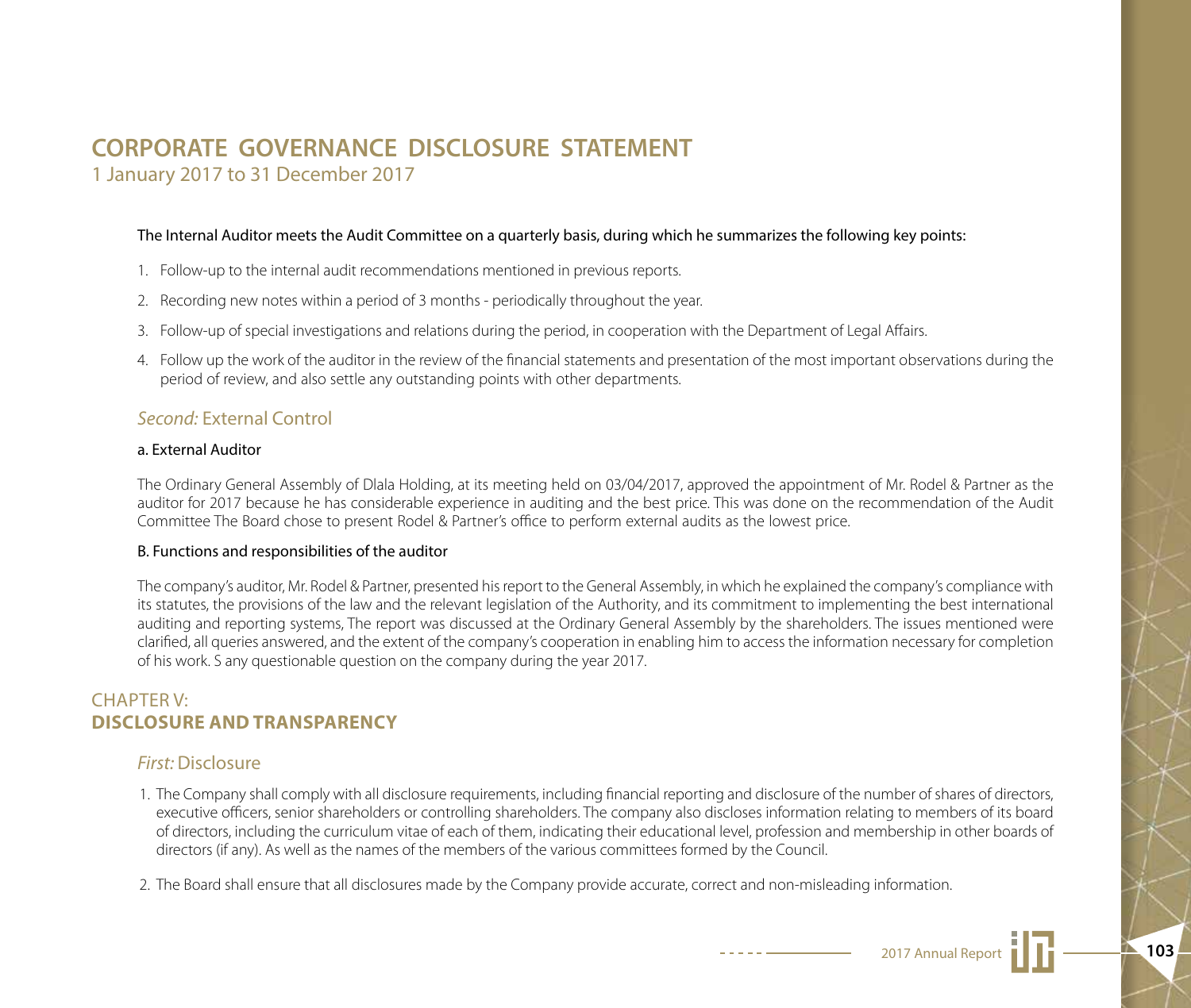- 3. The Company shall submit financial reports that conform to IAS / IFRS and ISA requirements. The report of the external auditors includes an explicit indication as to whether they have obtained all the necessary information. This report should state whether the company complies with IAS / IFRS and whether the audit was performed in accordance with International Standards on Auditing.
- 4. The company's periodic financial reports are published in Qatari newspapers as well as on the company's website and the Qatar Exchange website.

*Second:* Number of shares owned by members of the Board of Directors in their personal capacity and as representatives of legal persons until 31/12/2017:

| <b>Board Member</b>                              | Position      | Shares/Percent  | Shares of<br>Rep. entity |
|--------------------------------------------------|---------------|-----------------|--------------------------|
| HE Sheikh Abdul Rahman bin Hamad Al Thani        | Chairman      | 71040 - 0.25%   | None                     |
| Mr. Jaber Hajaj Mansour Al Shahwani,             | Vice Chairman | 64000 -0.23%    |                          |
| H.E. Sheikh Suhaim Bin Khalid Bin Hamad Al Thani | Member        | 1269094 - 4.47% |                          |
| Mr. Ali Hussein Ali Al-Sada                      | Member        | 1420800 - 5.00% |                          |
| Mr. Ahmed Mohamed Ali Ibrahim Al-Asmakh          | Member        | 50000 - 0.18%   |                          |

2017 Annual Report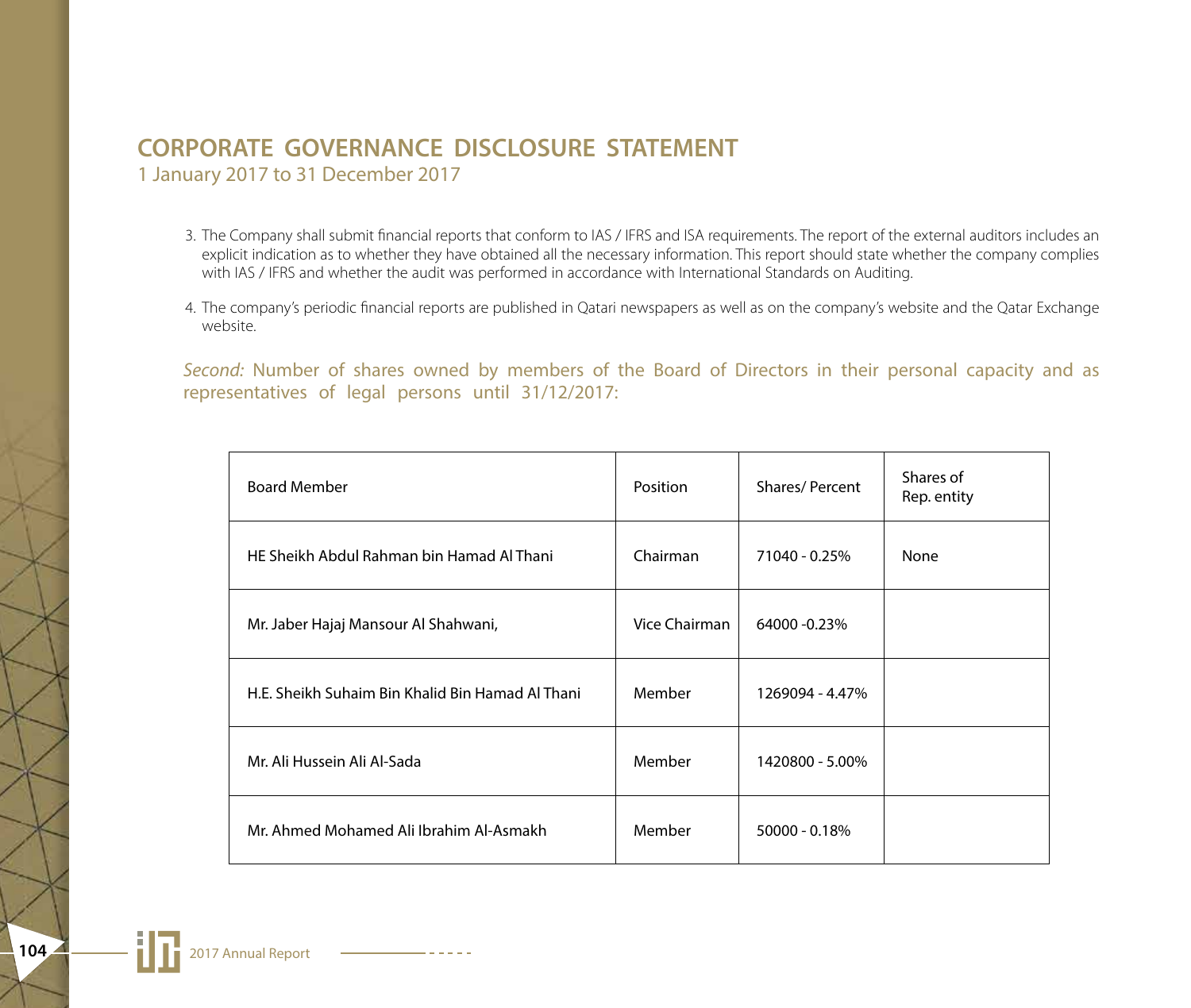1 January 2017 to 31 December 2017

| Mr. Khalid Abdulla Al Suwaidi              | Member | None | 489021-1.72%    |
|--------------------------------------------|--------|------|-----------------|
| Mrs. Moza Mohammed Al-Sulaiti              | Member | None | 1378176 - 4.85% |
| Mr. Waleed Raslan Walid Yacout Al Abdullah | Member | None | 489021-1.72%    |
| Mr. Mohamed Mubarak Ali Al Khater          | Member | None | 1420800 - 5.00% |

### *Third:* The number of shares owned by the Executive Management until 31/12/2017.

M. Executives names their characteristics and the number of shares they own 1 Dr. Abdulaziz Ali Al Hammadi Chief Executive Officer: None

## *Fourth:* Disclosure of violations committed during 2017:

The company has not been convicted of any wrongdoing during 2017 nor have any penalties been imposed by the regulatory authorities.

### Fifth: Disclosure of any dispute or dispute with Dlala Holding and judicial claims during 2017:

- a. On 03/01/2018 Dlala Islamic Brokerage Company, a subsidiary of Dlala Brokerage and Investment Holding Company, announced that it received the ruling issued by the Court of First Instance on 29/12/2016 in the case No. 89/2016, in which the court ruled in its presence that the defendant QR 19,511,95 (Nineteen million five hundred and twelve thousand nine hundred and fifty five riyals) for Dlala Islamic Brokerage Company.
- b. On 20/11/2017, Dlala Islamic Brokerage Company, a subsidiary of Dlala Brokerage and Investment Holding Company, announced that it had received the appeal judgment No. 96/2017 of 20 November 2017, according to which the court ruled in absentia to accept the appeal in its form and reject the subject and to support the appeal against the defendant The amount of QR 19,511,95 (Nineteen million five hundred and twelve thousand nine hundred and fifty five riyals) for Dlala Islamic Brokerage Company.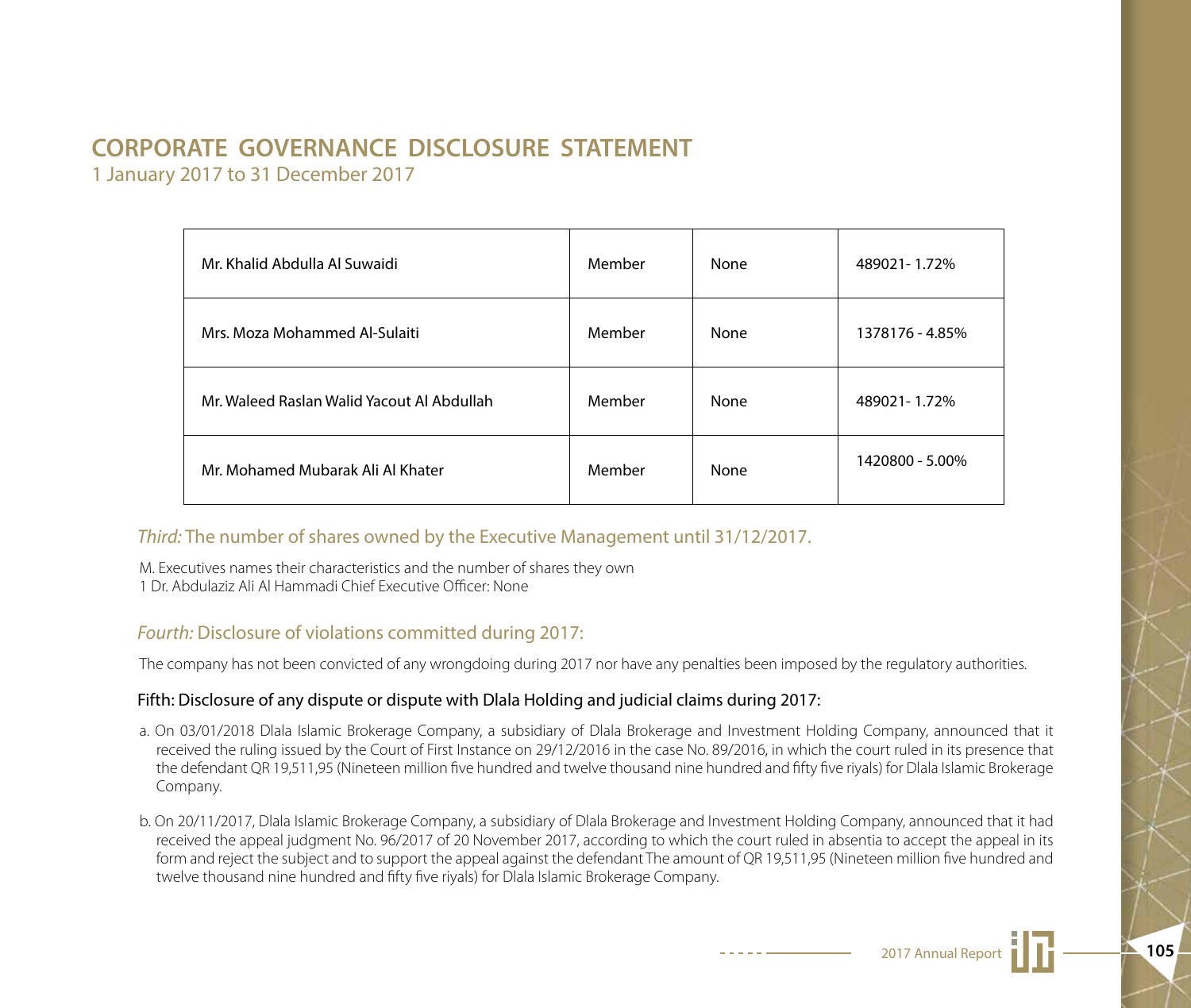### *Sixth:* Conflict of interest and transparency:

The Board of Directors of Dlala Holding is committed to disclosing the transactions and transactions concluded by the Company with any related party. In the case of any conflict of interest or commercial transaction with any of the related parties, In accordance with the principles of transparency, fairness and disclosure and in accordance with the relevant laws.

It is worth mentioning that the Company has prepared and disclosed a policy to govern business transactions with related parties and potential conflicts of interest. The Board of Directors adopted the policy on 9 October 2012.

### *Seventh:* Disclosure of trading operations:

The Board of Directors of Dlala Holding, the Senior Executive Management and all Insiders, their spouses and minor children are obliged to disclose their trading operations on the Company's shares.

It is worth mentioning that a policy of securities circulation and disclosure (including conditions for transactions of knowledgeable individuals) was implemented in January 2010, whereby the company's operational regulations are implemented to monitor adherence to this policy, including reporting on trading through Dalala Brokerage Company Executive and staff.

### CHAPTER 6: **RIGHTS OF STAKEHOLDERS**

#### *First:* Equality between the shareholders of rights

All shareholders are equal in their rights to the shares of the company since all the shares of the company are of the same category.

It should be noted that the Company's Articles of Association and its bylaws guarantee shareholders the exercise of their rights, in particular the right to dispose of shares, the right to receive the share of dividends, the right to attend the General Assembly, participate in its deliberations and vote on its decisions and the right to access and request information, Company.

Dlala Holding requests a monthly update from the Qatar Central Depository Company (CSC) for an updated copy of the register of shareholders. Any shareholder may request to have access to the Company's register of shareholders free of charge during the Company's official working hours. The company also publishes information, data and documents of interest to shareholders and updates them. And publishes them on its website.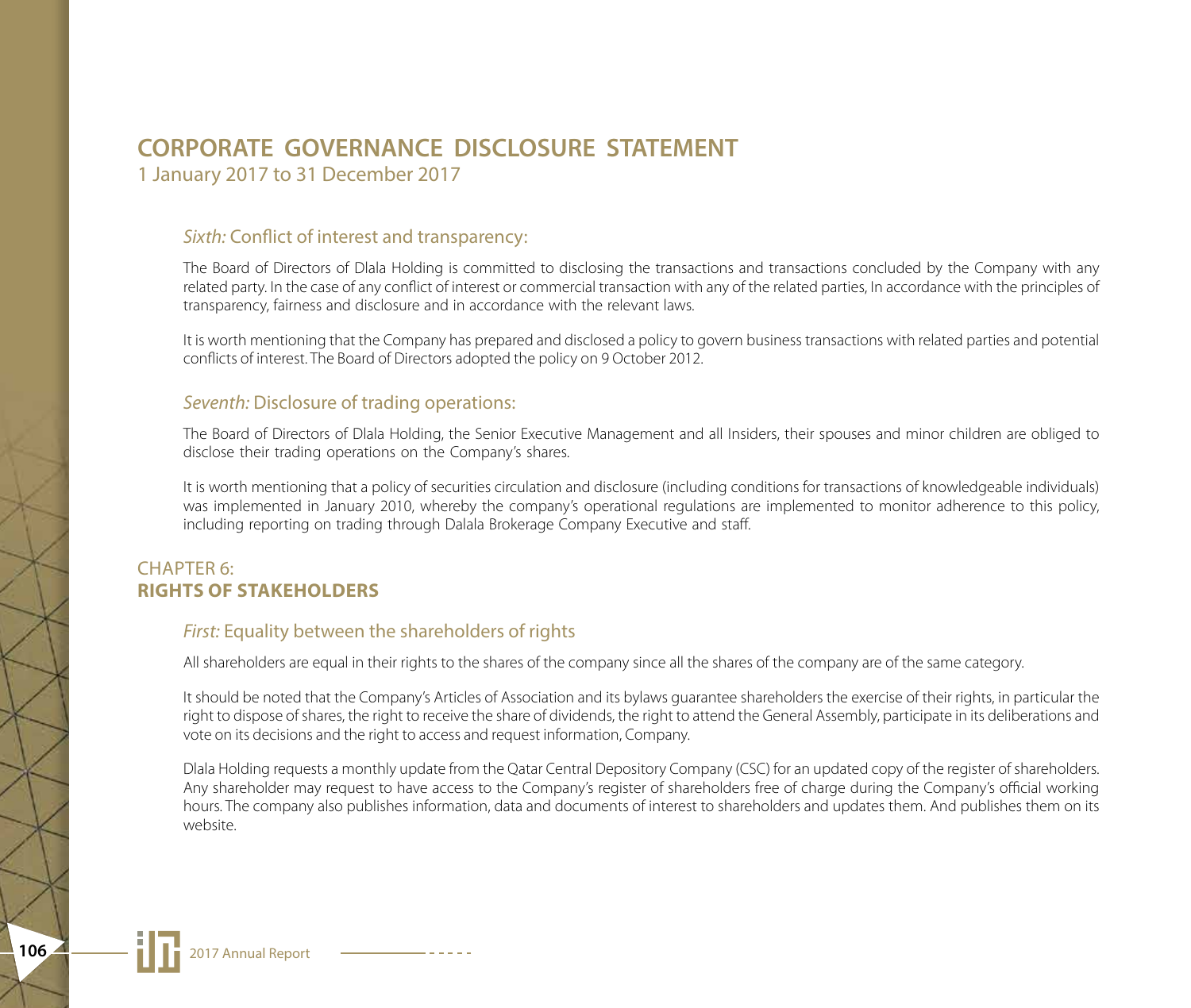1 January 2017 to 31 December 2017

## *Second:* Shareholders' rights related to the General Assembly and their participation

The amended Articles of Association of the Company include the right of shareholders who own 10% of the Group's capital to request the convening of the General Assembly. The shareholders who represent at least 25% of the Company's capital shall request the Extraordinary General Assembly to convene in accordance with the Commercial Companies Law No. 11 of 2015, Any item on the agenda of the General Assembly.

Article (49) of the Company's Articles of Association provides for the right of shareholders to discuss agenda items, raise questions, receive answers and take decisions.

Article (45) of the amended articles of association also provides for the conditions of the prosecution to attend and vote by proxy in accordance with the relevant law and regulations.

It is worth mentioning that Dlala Holding holds its meetings in places in the heart of the capital Doha at appropriate times. The company provides sufficient time for shareholders and insiders with all information related to the agenda to enable them to make their decisions. The results of the General Assembly shall be disclosed immediately to the competent authorities and published on the website And a copy of the minutes of the meeting shall be deposited with the Commission as soon as it is approved by the competent authority at the Ministry of Economy and Trade.

## *Third:* Distribution of profits and minority shareholders' rights

The amended Articles of Association of the Company shall stipulate the minimum percentage of net profits to be distributed to shareholders from net profits after deduction of statutory reserve and voluntary reserve. The shareholder shall be entitled to his share of profits in accordance with the regulations and regulations of the Authority and the financial market in which the shares are listed. Of the company to distribute profits, and the percentage of dividends distributed from year to year according to the profits achieved by the company.

The amendment of the Articles of Association of the Company is being implemented to include a specific mechanism to protect the shareholders' rights in general and the minority in particular, in the event that the company enters into significant transactions that may harm their interests or impair the ownership of the company's capital.

### *Fourth:* The rights of stakeholders other than shareholders

The Company is committed to preserving and respecting the rights of the stakeholders. Each interested party in the Company may request information relevant to its interest, accompanied by a request to prove it. The Company shall be obliged to provide the required information in a timely manner and to the extent that it does not threaten the interests of others or harm its interests.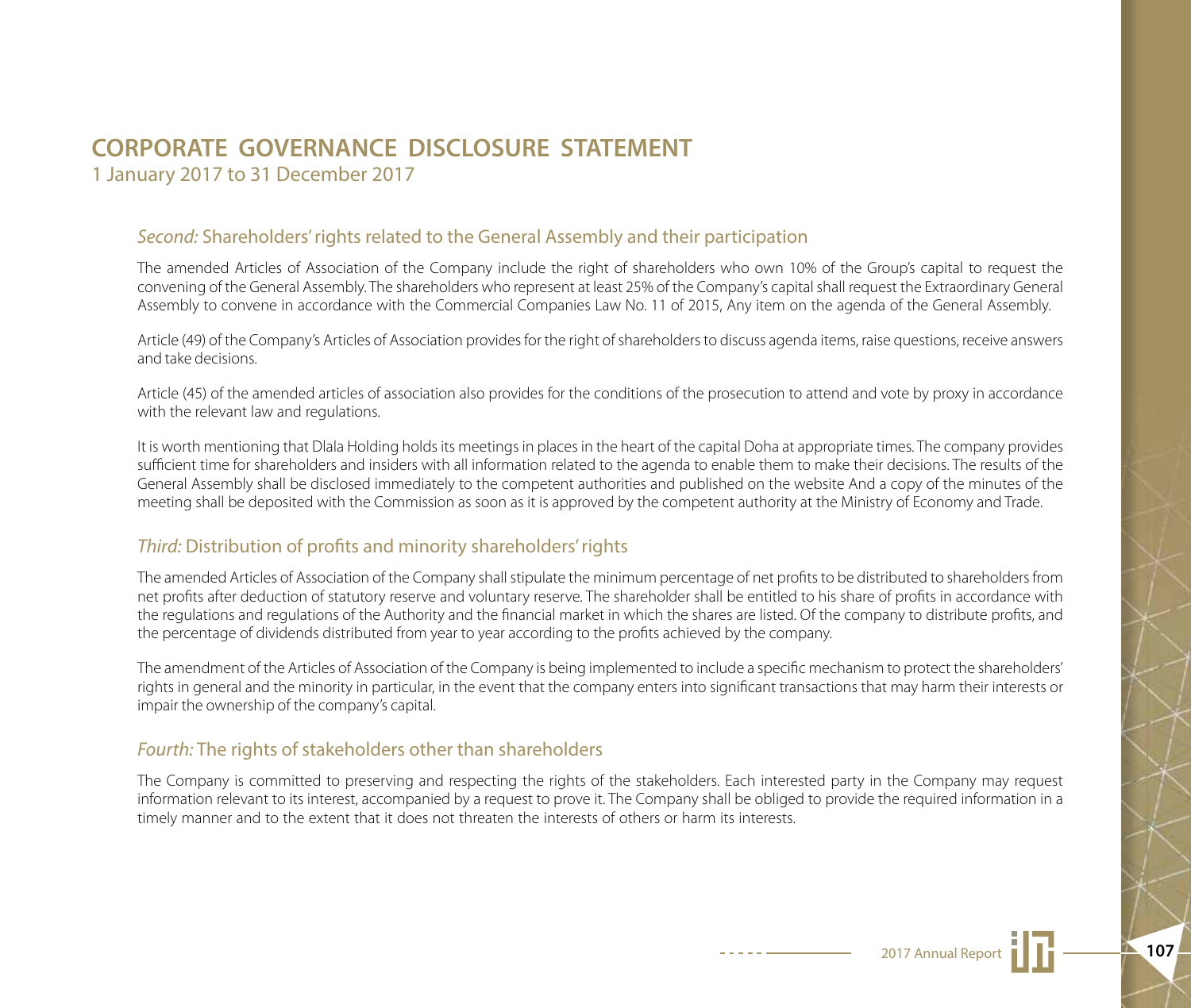It should be noted that the company's internal policies and procedures include provisions that include:

- • Respect the rights of stakeholders and enable stakeholders involved in governance to obtain reliable, adequate and relevant information on a timely and regular basis.
- Ensure that employees are treated in accordance with the principles of justice and equality without any discrimination on grounds of race, sex or religion
- Reward policy to grant incentives to employees and management of the company to work always in the interest of the company. This policy should take into account the company's long-term performance.
- A mechanism that allows employees of the company to inform the board of suspicious actions in the company when such actions are not valid or illegal or harmful to the company. Secure the confidentiality and protection from any adverse or negative reaction against the amount of other staff or superiors.

## *Fifth:* The social responsibility of Dlala Holding

Dlala Brokerage & Investment Holding seeks to establish itself as a leading company in the field of social responsibility. The company has spared no effort in supporting social responsibility projects in order to make a social impact in the Qatari society, which contributes to the promotion and welfare of the community.

In a sign of its deep belief in social responsibility, Dlala Holding has launched a world-leading initiative in this field, inviting students from Qatar University to attend its board meeting to train students and prepare them for responsibility, which comes within Qatar Vision 2030 His Highness the Emir Sheikh Tamim Bin Hamad Al Thani, which is based mainly on human development, youth support and transparency.

### *Partnership with Qatar University*

Dlala Brokerage and Investment Holding has signed a memorandum of understanding with Qatar University aimed at improving and enhancing knowledge in the field of education

Scientific research, executive training, community development, exchange of professional experiences, scientists and researchers in the field of business administration, finance and information systems.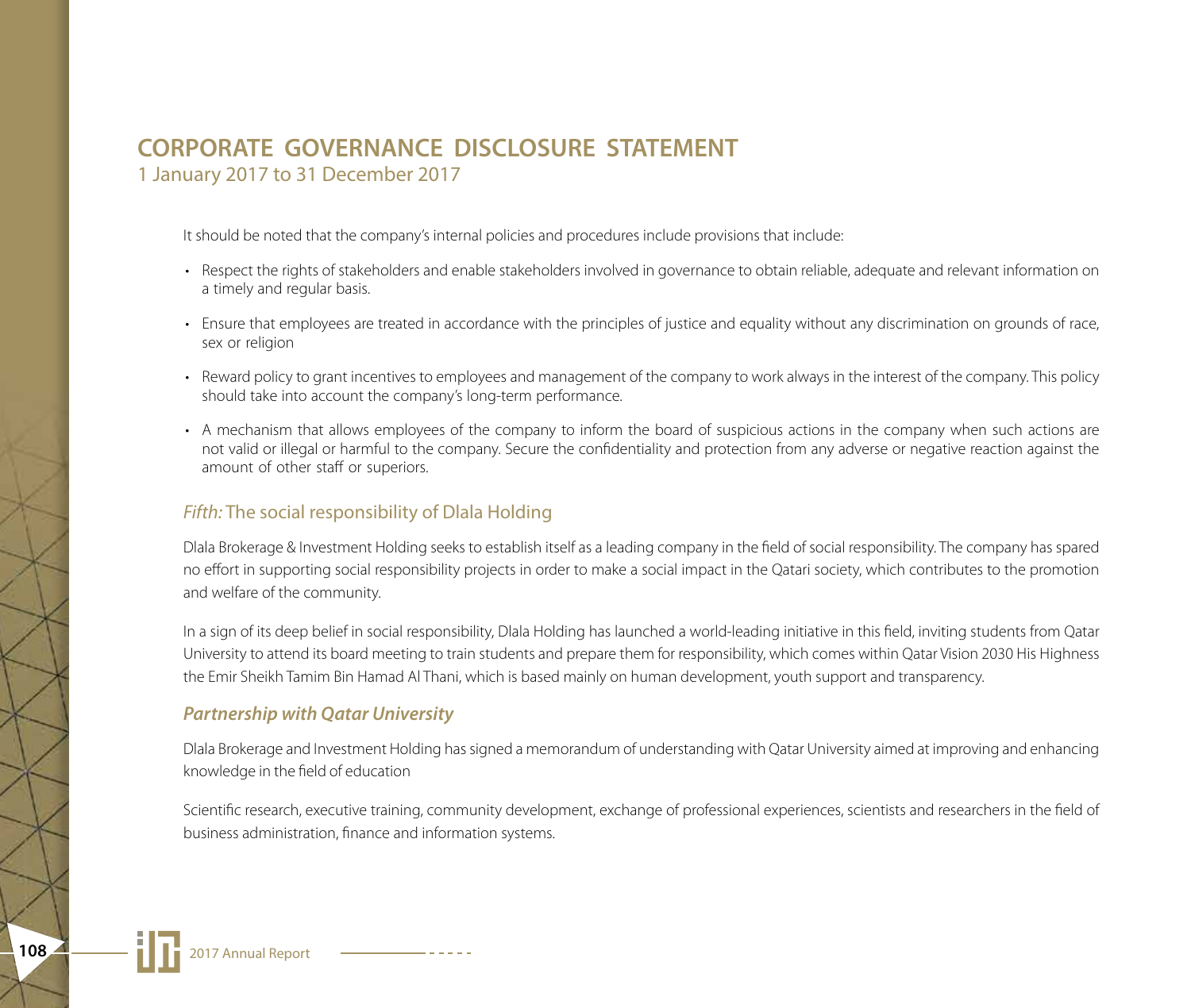The memorandum includes the cooperation of the two parties in the organization and establishment of joint conferences, symposia and workshops to achieve the common objectives of the two institutions as well as other items.

The MoU provides training opportunities for Qatar University students, introduces them to trading systems, contributes to scientific research, nurtures outstanding and creative students, as well as the company's corporate social responsibility plan for the vision of Qatar 2030. The company also looks forward to employing outstanding students trained within the partnership.

Qatar University Students Attend Board Meeting In a First Sign of Qatari Shareholding Companies As part of the cooperation agreement with Qatar University, the company hosted two students from the University to attend the Board meeting as part of its social responsibility role to support young Qatari cadres and provide training opportunities. Qatar University students and participate in research with them.

The invitation of a number of students to attend the meeting of the Board of Directors, which is the center of the leadership of the company a good opportunity for university students to get acquainted with this atmosphere in a practical and realistic in parallel with receiving in the university of theoretical studies. The Taliban expressed their gratitude for the initiative as they were introduced to the new rules of governance issued by the Qatar Financial Markets Authority, as well as the financial results of the company and those related to the progress of work within the company.

### *Remuneration policy*

The remuneration of the Board of Directors shall be subject to the approval of the General Assembly of a maximum of 5% of the net profits after the distribution of profit to the shareholders not less than 5% of the paid up share capital.

The Board of Directors shall determine the remuneration of senior management. Senior management bonuses consist of salary and added performance. Dlala discloses the liabilities of the Board of Directors and senior management as part of the disclosure of the financial statements of the Group.

### *Risk Management*

The Board of Directors is fully responsible for overseeing the development of risk strategy and applying principles, frameworks and policies. In order to further enhance risk management practices, a risk committee has been established to regularly prepare and update the risk profile of